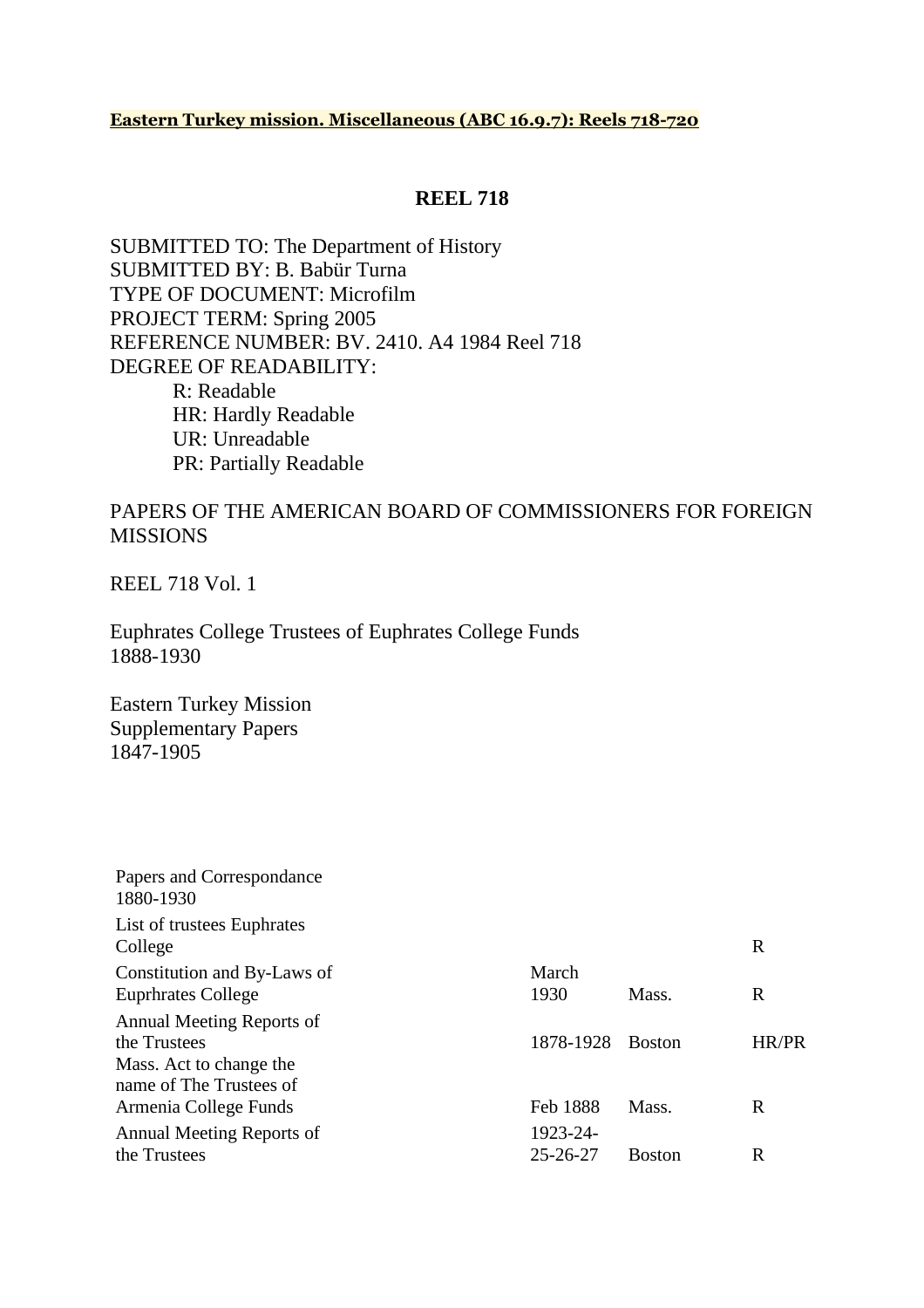| Report of the meeting of the |                 |  |
|------------------------------|-----------------|--|
| <b>Fnance Committee</b>      | Oct 1928 Boston |  |
|                              |                 |  |
| List of Funds held           |                 |  |
|                              |                 |  |

# *Correspondence*

| <b>FROM</b>   | TO                                          | Date             | Place         | Condition    |
|---------------|---------------------------------------------|------------------|---------------|--------------|
| L. A. Manning | E. W. Riggs                                 | <b>July 1927</b> | <b>Boston</b> | $\mathbf R$  |
| E. W. Riggs   | The Fidelity and<br>Deposit Company         | Aug 1927         | <b>Boston</b> | $\mathbf R$  |
| E. W. Riggs   | Joint Commt. On<br><b>Euphrates College</b> | Dec 1928         |               | $\mathbf R$  |
| E. W. Riggs   | Memebers of the<br><b>Board</b>             | Jan 1929         | <b>Boston</b> | $\mathbf R$  |
| S. H Wellman  | E. W. Riggs                                 | Apr 29           | <b>Boston</b> | $\mathbf R$  |
| E. W. Riggs   | S. H. Wellman                               | March 29         | <b>Boston</b> | R            |
| E. W. Riggs   | S. H. Wellman                               | Apr 1929         | <b>Boston</b> | $\mathbf R$  |
| E. W. Riggs   | S. H. Wellman                               | May.29           | <b>Boston</b> | $\mathbb{R}$ |
| S. H Wellman  | Kelsey and Riggs                            | May.29           | <b>Boston</b> | $\mathbb{R}$ |
| E. W. Riggs   | S. H. Wellman                               | <b>Jun 29</b>    | <b>Boston</b> | $\mathbf R$  |
| S. H Wellman  | E. W. Riggs                                 | May.29           | <b>Boston</b> | $\mathbf R$  |
| S. H Wellman  | E. W. Riggs                                 | <b>Jun 29</b>    | <b>Boston</b> | $\mathbb{R}$ |
| E. W. Riggs   | Members of the Board                        | <b>Jan 29</b>    | <b>Boston</b> | $\mathbf R$  |
| A. Seagrave   | E. W. Riggs                                 | <b>Jun 29</b>    | <b>Boston</b> | $\mathbb{R}$ |
| E. W. Riggs   | S. H. Wellman                               | <b>Jun 29</b>    | <b>Boston</b> | $\mathbf R$  |
| E. W. Riggs   | S. H. Wellman                               | Sep 29           | <b>Boston</b> | $\mathbf R$  |
| E. W. Riggs   | S. H. Wellman                               | Sep 29           | <b>Boston</b> | $\mathbf R$  |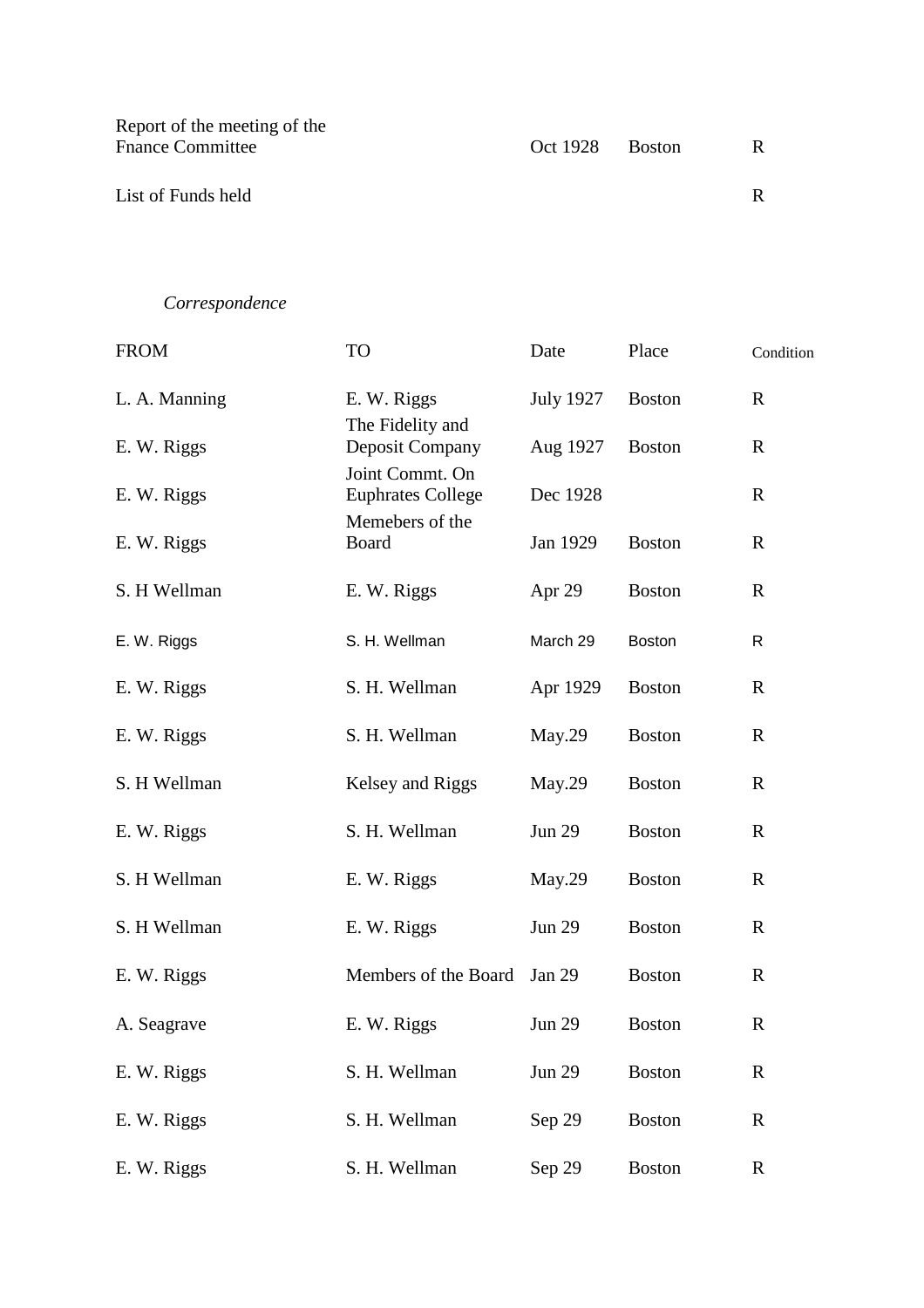| E. W. Riggs                                                                            | S. H. Wellman                 | Sep 29        | <b>Boston</b> | R           |
|----------------------------------------------------------------------------------------|-------------------------------|---------------|---------------|-------------|
| S. H Wellman                                                                           | E. W. Riggs                   | Sep 29        | <b>Boston</b> | R           |
| E. W. Riggs                                                                            | S. H. Wellman                 | Sep 29        | <b>Boston</b> | $\mathbf R$ |
| E. W. Riggs                                                                            | S. H. Wellman                 | <b>Nov 29</b> | <b>Boston</b> | R           |
| Harry                                                                                  | E. W. Riggs                   | Dec 29        | Beirut        | R           |
| M. Guzelian                                                                            | The President of the<br>Board | 29            | Aleppo        | R           |
| <b>Statement regarding Deposit</b><br>Made by M Guzelian                               |                               |               |               |             |
| <b>Adjourned Annual Meeting</b>                                                        |                               | Feb 30        | <b>Boston</b> | R           |
| Louis Foley                                                                            | Members of the Board          | Sep 20        | Harpoot       | R           |
| D. C. Brewer                                                                           | E. W. Riggs                   | Mar.25        | <b>Boston</b> | $\mathbf R$ |
| Interview with the Armenian<br>Delegation from the Soviet<br>Rep. of Armenia June 1926 |                               |               |               | $\mathbf R$ |
| Conference Report on<br>Missionary Work in the<br>Caucasus Oct 1926                    |                               |               |               |             |
| B. Acheson                                                                             | E. W. Riggs                   | Jan $28$      | New York      | $\mathbf R$ |
| E. W. Riggs                                                                            | Shahvedian                    | March 28      | Jerusalem     | R           |
| E. W. Riggs                                                                            | H. Hadidian                   | Sep 28        | Aleppo        | R           |
| L. Wirt                                                                                | E. W. Riggs                   | <b>Jun 29</b> | S. Fransico   | <b>HR</b>   |
| E. W. Riggs                                                                            | M. Butyka                     | <b>Jun 29</b> | Beirut        | R           |
| <b>Editorial from Armenian</b><br>semi-weekly                                          |                               | June 30       |               | R           |
| J. W. Davies                                                                           | the Trustees                  | Jan 87        | <b>Boston</b> | R           |
| J. W. Davies                                                                           | the Trustees                  | <b>Jan 89</b> | <b>Boston</b> | R           |
| Treasurer's Comments on<br><b>Financial Report</b>                                     |                               | Jan 99        | <b>Boston</b> | R           |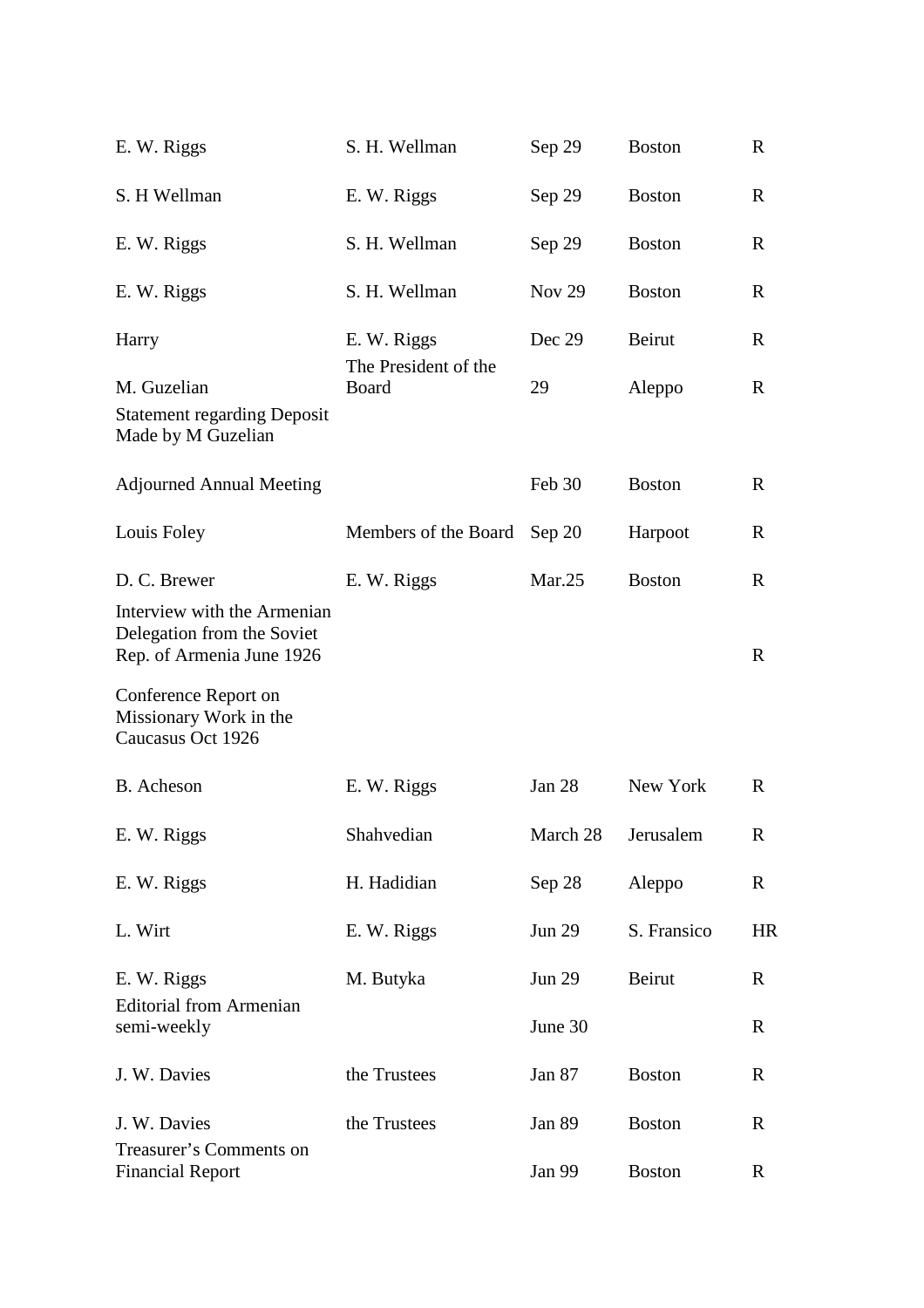| J. W. Davies                                            | the Trustees                        | Jan 1900          | <b>Boston</b>     | $\mathbf R$  |
|---------------------------------------------------------|-------------------------------------|-------------------|-------------------|--------------|
| J. W. Davies                                            | the Trustees                        | Feb 1900          | <b>Boston</b>     | $\mathbf R$  |
| <b>Tresurer's Notes on Financial</b><br>Report Jan 1901 |                                     | Jan $01$          | <b>Boston</b>     | $\mathbf{R}$ |
| J. W. Davies                                            | the Trustees                        | May.01            | <b>Boston</b>     | R            |
| J. W. Davies                                            | the Trustees                        | May.01            | <b>Boston</b>     | $\mathbf R$  |
| J. W. Davies                                            | Woman's Board of<br><b>Missions</b> | Jan $03$          | <b>Boston</b>     | $\mathbf R$  |
| Treasurer's Comments on<br><b>Annual Account</b>        |                                     |                   | <b>Boston</b>     | $\mathbf{R}$ |
| Treasurer's Comments on the<br><b>College Accounts</b>  |                                     | Feb 04            | <b>Boston</b>     | R            |
| J. W. Davies                                            | C. Brewer                           | Feb 07            | Mass.             | $\mathbf R$  |
| J. W. Davies                                            | Prof. Tenekejian<br>Teachers of the | Apr $07$          | Mass.             | $\mathbf R$  |
| J. W. Davies                                            | <b>Harpoot Station</b>              | May.07            | Mass.             | $\mathbf R$  |
| Dr. Barton                                              | J. W. Davies                        | Jan 98            | <b>Boston</b>     | $\mathbf R$  |
| Dr. Barton                                              | J. W. Davies                        | Feb 99            | Constantinople HR |              |
| Dr. Barton                                              | Albie Child                         | Feb 97            | <b>Boston</b>     | $\mathbf R$  |
| Dr. Barton                                              | J. W. Davies                        | Oct 00            | <b>Boston</b>     | $\mathbf R$  |
| Dr. Barton                                              | J. W. Davies                        | July 00           | <b>Boston</b>     | $\mathbf R$  |
| Dr. Barton                                              | J. W. Davies                        | Aug $00$          | <b>Boston</b>     | $\mathbf R$  |
| Dr. Barton                                              | J. W. Davies                        | Sep 00            | <b>Boston</b>     | $\mathbf R$  |
| Dr. Barton                                              | J. W. Davies                        | Dec 00            | <b>Boston</b>     | $\mathbf R$  |
| Dr. Barton                                              | J. W. Davies                        | Jan 02            | <b>Boston</b>     | $\mathbf R$  |
| Dr. Barton                                              | J. W. Davies                        | Apr <sub>02</sub> | <b>Boston</b>     | $\mathbf R$  |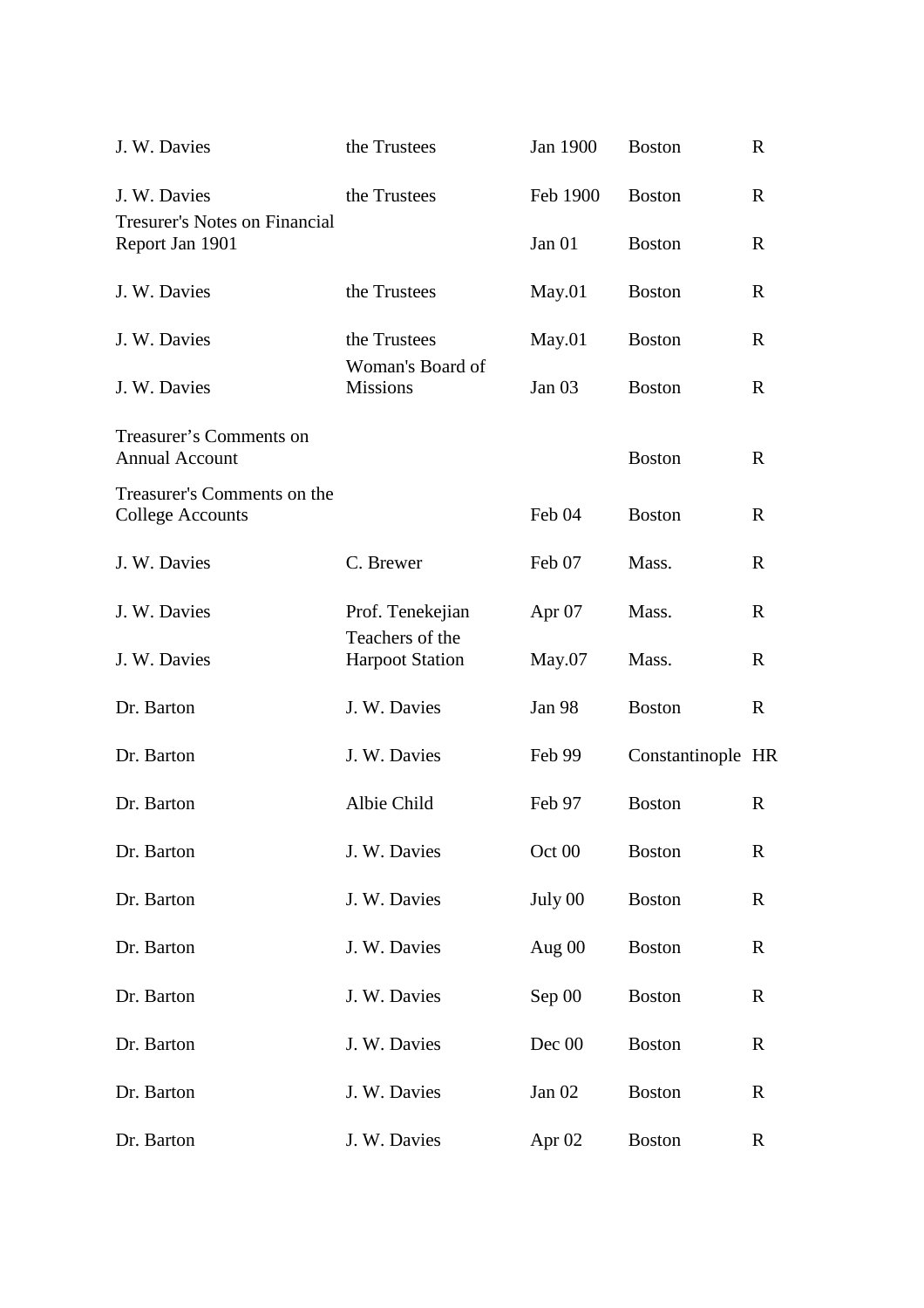| Dr. Barton                                                                              | J. W. Davies | Nov <sub>03</sub> | <b>Boston</b>     | $\mathbf R$ |
|-----------------------------------------------------------------------------------------|--------------|-------------------|-------------------|-------------|
| Dr. Barton                                                                              | J. W. Davies | March 04          | <b>Boston</b>     | $\mathbf R$ |
| Dr. Barton                                                                              | J. W. Davies | May.04            | <b>Boston</b>     | $\mathbf R$ |
| Dr. Barton                                                                              | J. W. Davies | June 04           | <b>Boston</b>     | $\mathbf R$ |
| Dr. Barton                                                                              | B. Harkarian | July 04           | Mass.             | $\mathbf R$ |
| Dr. Barton                                                                              | J. W. Davies | Sep 04            | <b>Boston</b>     | $\mathbf R$ |
| Dr. Barton                                                                              | J. W. Davies | March 05          | <b>Boston</b>     | $\mathbf R$ |
| Dr. Barton                                                                              | J. W. Davies | May.06            | <b>Boston</b>     | $\mathbf R$ |
| Dr. Barton                                                                              | J. W. Davies | June 06           | <b>Boston</b>     | $\mathbf R$ |
| Dr. Barton                                                                              | J. W. Davies | July 06           | <b>Boston</b>     | $\mathbf R$ |
| Dr. Barton                                                                              | J. W. Davies | Sep 06            | <b>Boston</b>     | $\mathbf R$ |
| Dr. Barton                                                                              | J. W. Davies | Dec 06            | <b>Boston</b>     | $\mathbf R$ |
| E. Mix                                                                                  | J. W. Davies | Apr <sub>01</sub> | Worcester         | $\mathbf R$ |
| A. Shahmaranian                                                                         | W. W. Peet   | Oct 01            | Constantinople PR |             |
| W. W. Peet                                                                              | J. W. Davies | Jan 99            | Constantinople HR |             |
| W. W. Peet                                                                              | J. W. Davies | Aug 1901          | Constantinople R  |             |
| W. W. Peet                                                                              | J. W. Davies | Nov 01            | Constantinople R  |             |
| <b>Statement of Title to Mission</b><br>Property                                        |              |                   | Harpoot           | R           |
| <b>Exhibit of Property Of</b><br><b>ABCFM</b> and Euphrates<br>College Harpoot Aug 1901 |              |                   |                   |             |
| <b>Concerning Harpoot</b><br>premises, schedule of the<br>buildings on the Harpoot      |              |                   |                   |             |

premises, items related to

this property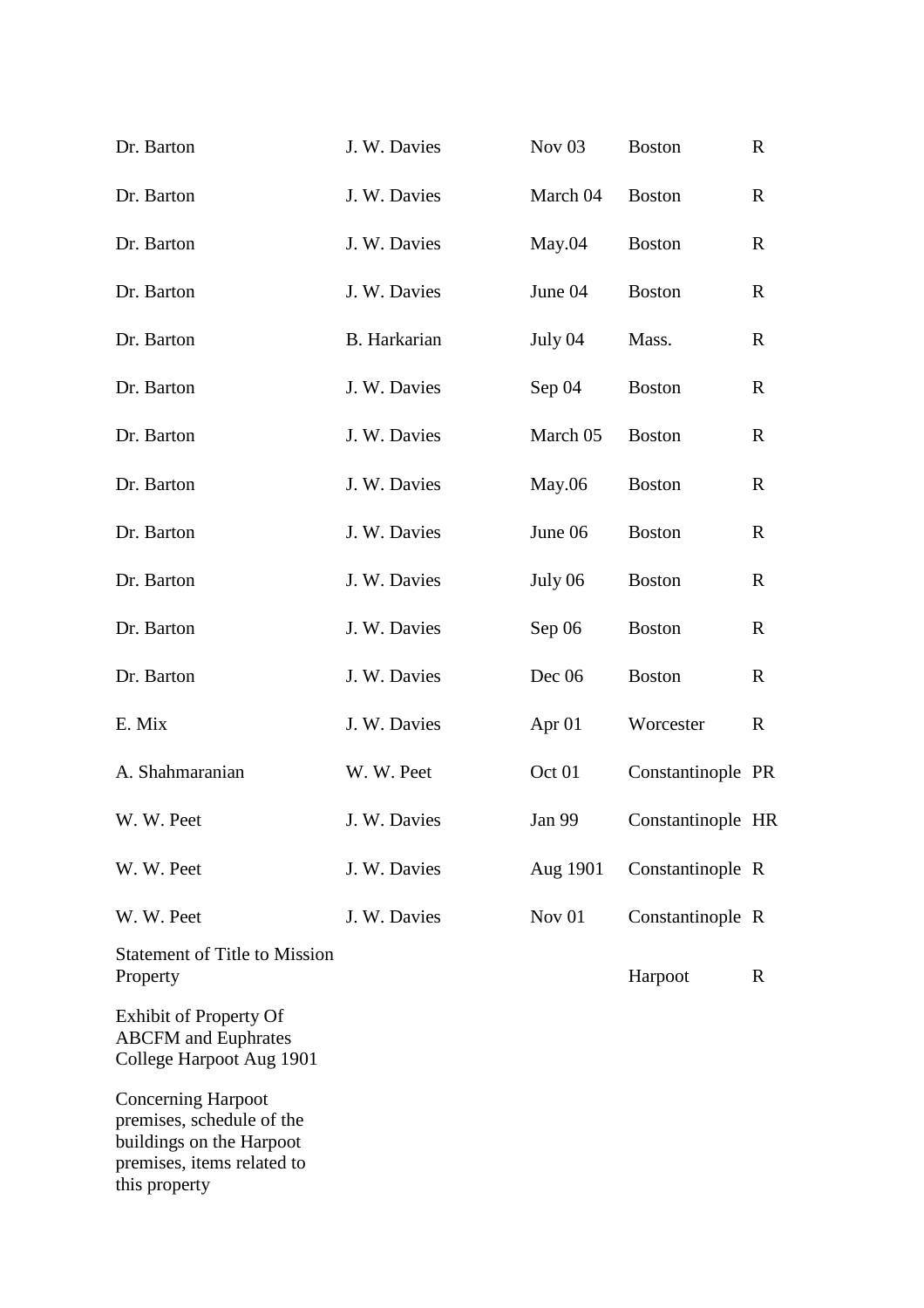### Imperial Title Deeds between 1301-1317 (translations)

| B. N. Barnum                                                                     | W. W. Peet   | Aug 1901          | Marsovan          | $\mathbf R$ |
|----------------------------------------------------------------------------------|--------------|-------------------|-------------------|-------------|
| W. W. Peet                                                                       | J. W. Davies | Feb 02            | Constantinople R  |             |
| W. W. Peet                                                                       | J. W. Davies | June 02           | Constantinople R  |             |
| W. W. Peet                                                                       | J. W. Davies | July 02           | Constantinople R  |             |
| W. W. Peet                                                                       | J. W. Davies | Jan $03$          | Constantinople R  |             |
| W. W. Peet                                                                       | J. W. Davies | Nov <sub>04</sub> | Constantinople R  |             |
| W. W. Peet                                                                       | J. W. Davies | March 04          | Constantinople R  |             |
| W. W. Peet                                                                       | J. W. Davies | Apr $05$          | Constantinople R  |             |
| W. W. Peet                                                                       | J. W. Davies | Oct 04            | Constantinople R  |             |
| John Leishman                                                                    | W. W. Peet   | Sep 04            | Constantinople R  |             |
| Peter A. Jay                                                                     | W. W. Peet   | Oct 04            | Constantinople R  |             |
| Peter A. Jay                                                                     | W. W. Peet   | Dec 20            | Constantinople R  |             |
| Peter A. Jay                                                                     | W. W. Peet   | Feb 05            | Constantinople R  |             |
| W. W. Peet                                                                       | J. W. Davies | Feb 05            | Constantinople R  |             |
| W. W. Peet                                                                       | J. W. Davies | Jan 07            | Constantinople R  |             |
| Wilson, Moore & McIlvaine J. W. Davies                                           |              | Sep 00            | Chicago           | <b>PR</b>   |
| <b>Eastern Turkey Mission:</b><br><b>Minutes</b>                                 |              | June 1859         | Constantinople HR |             |
| <b>Eastern Turkey Mission:</b><br>Resolutions & Report on<br>Ministrerial Supply |              | Aug 92            | Mardin            | HR          |
| <b>Eastern Turkey Mission:</b><br>Report of 32nd Meeting                         |              | July 05           |                   | <b>UR</b>   |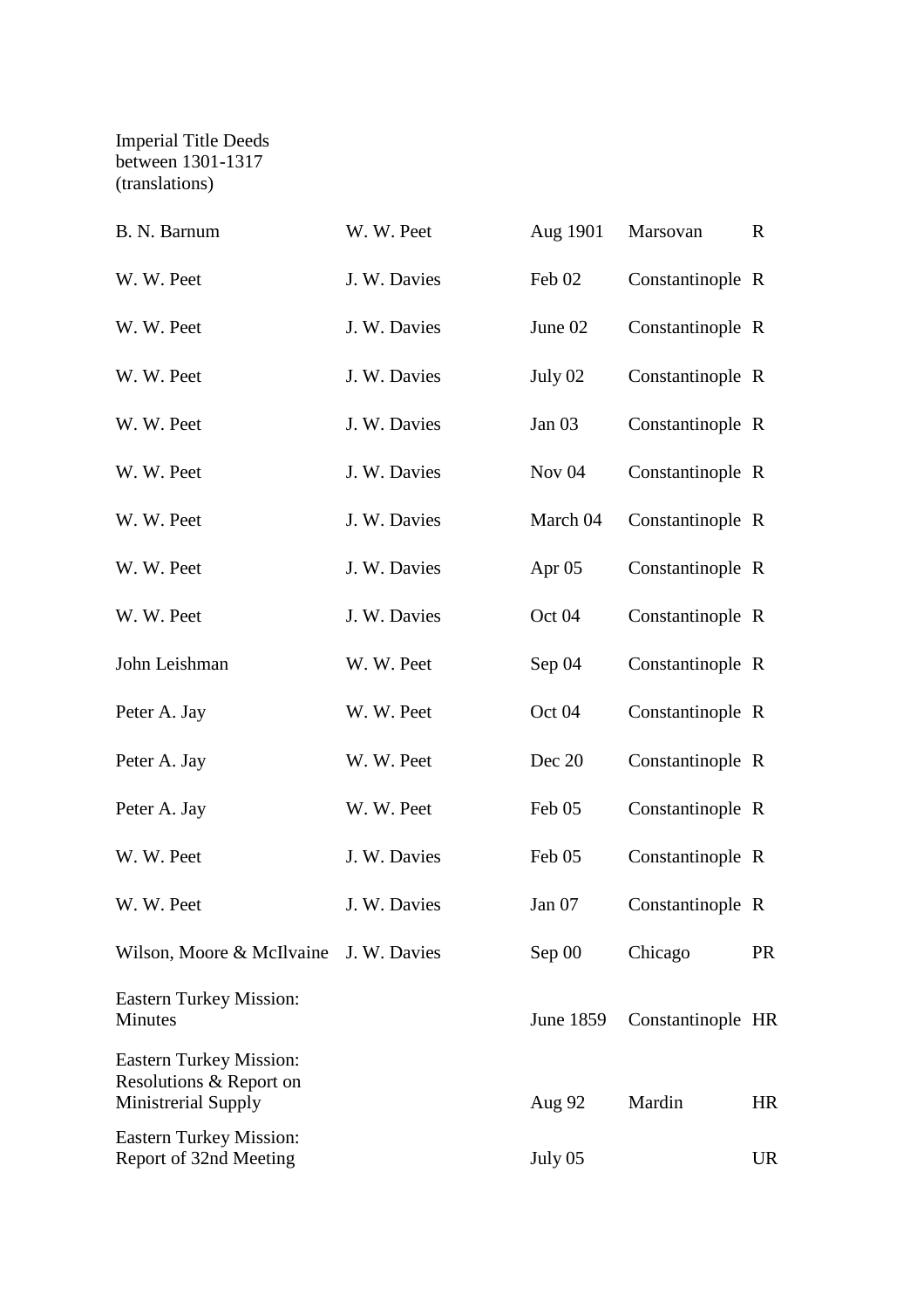Papers 1895-1902 relating to the massacre and Mission property destruction of 1895

| C. F. Gates                                                                                                                         | W. W. Peet | Nov 97        | Harpoot    | $\mathbf R$ |
|-------------------------------------------------------------------------------------------------------------------------------------|------------|---------------|------------|-------------|
| C. F. Gates                                                                                                                         | J. Smith   | <b>Nov 95</b> | Harpoot    | $\mathbf R$ |
| C. F. Gates                                                                                                                         | W. W. Peet | Nov 95        | Harpoot    | $\mathbf R$ |
| C. F. Gates                                                                                                                         | J. Smith   | Nov. 95       | Harpoot    | <b>HR</b>   |
| C. F. Gates                                                                                                                         | Dr. Barton | Feb 00        | Harpoot    | $\mathbf R$ |
| E. Dodge                                                                                                                            | Dr. Barton | March 00      | New York   | $\mathbf R$ |
| Edwin M. Bliss                                                                                                                      | Dr. Barton | March 00      | New York   | $\mathbf R$ |
| Statement regarding<br><b>Euphrates College</b>                                                                                     |            |               | Harpoot    | <b>PR</b>   |
| David J. Hill                                                                                                                       | Dr. Barton | July 00       | Washington | $\mathbf R$ |
| $\overline{\mathcal{L}}$                                                                                                            | J. Smith   | Oct 01        | Washington | $\mathbf R$ |
| To the President of America<br>Statement of Loses in<br><b>Massacres of November</b><br>1895<br>Sened-i Hakani (in Ottoman          |            |               | Harpoot    | R           |
| Turkish)                                                                                                                            |            |               |            |             |
| <b>Firmans</b> in Turkish<br>permitting establishment of<br>Protestant Community 1853,<br>Bitlis High School, Bitlis<br>Chapel n.d. |            |               |            |             |
| Finance memorandum of<br>purchases 1898 99-00-901                                                                                   |            |               |            |             |
|                                                                                                                                     |            | 1846/47 -     |            |             |
| <b>Harpoot Station Reports</b>                                                                                                      |            | 89            |            | <b>UR</b>   |
| <b>Harpoot Station Finance:</b><br>1881-1900                                                                                        |            |               |            | <b>PR</b>   |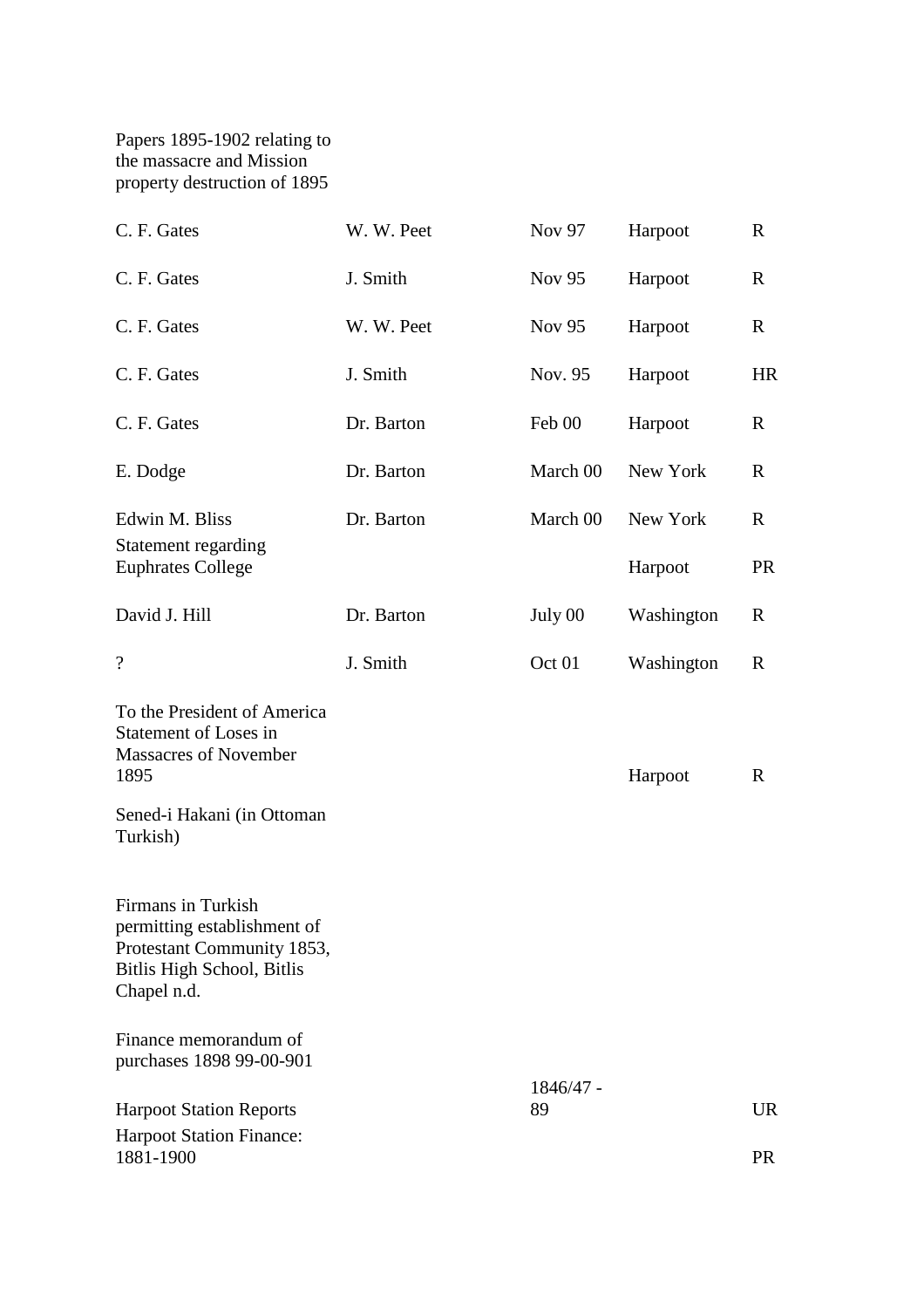Harpoot Station, Women's Work: 1884-1891 HR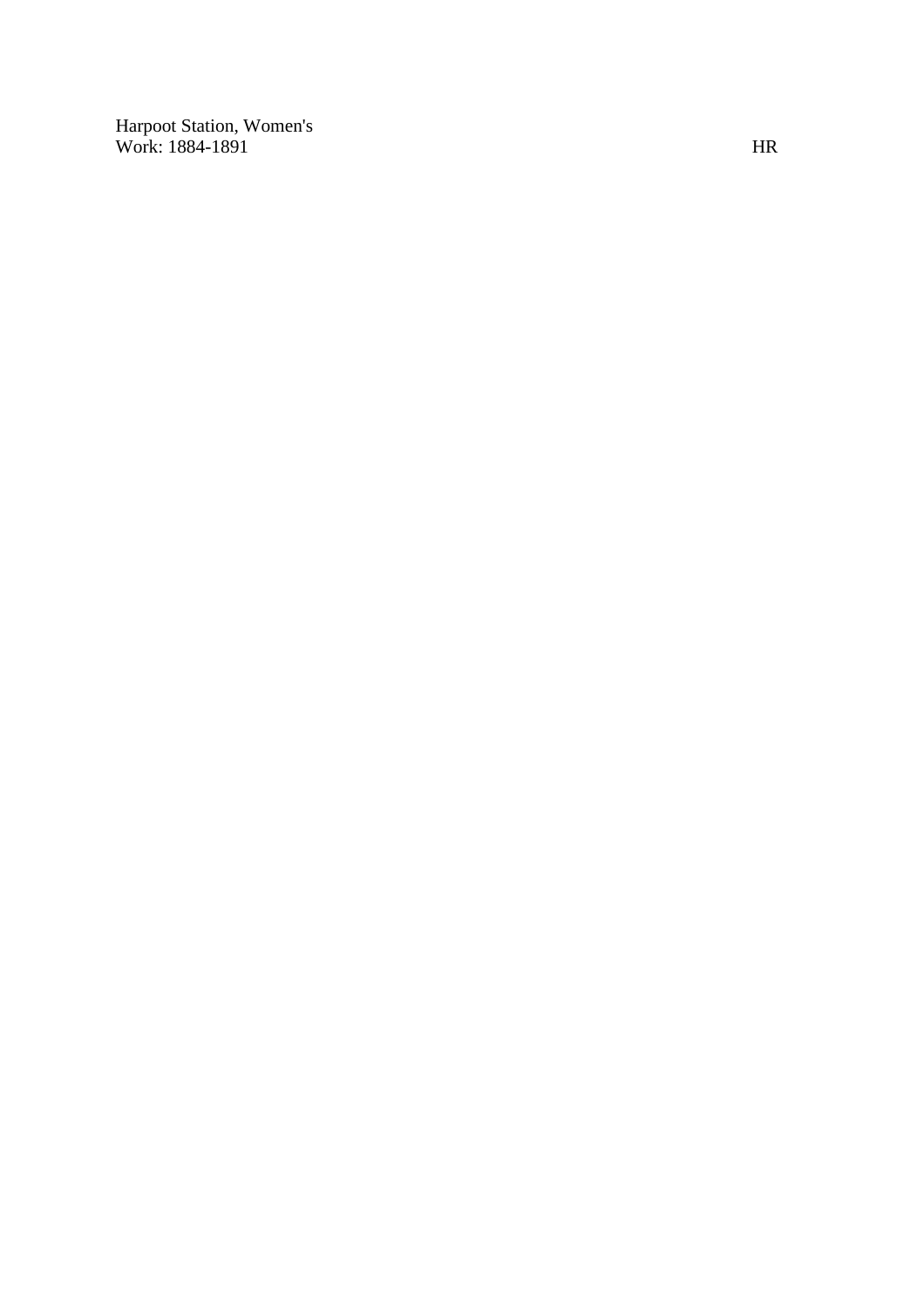### **REEL 719**

SUBMITTED TO: The Department of History SUBMITTED BY: B. Babür Turna TYPE OF DOCUMENT: Microfilm PROJECT TERM: Spring 2005 REFERENCE NUMBER: BV. 2410. A4 1984 Reel 719 DEGREE OF READABILITY: R: Readable HR: Hardly Readable UR: Unreadable PR: Partially Readable

### PAPERS OF THE AMERICAN BOARD OF COMMISSIONERS FOR FOREIGN **MISSIONS**

ABC 16: THE NEAR EAST 1817-1919

### UNIT 5 REEL 719 Vol. 25 E, 28

#### 16.9.7 EASTERN TURKEY MISSION

| <b>FROM</b>       | TO                                                             | Date             | Place           | Condition    |
|-------------------|----------------------------------------------------------------|------------------|-----------------|--------------|
| M. Grigorian      | Dr. Barton                                                     | Dec 1927         | <b>Boston</b>   | $\mathbf R$  |
| Dr. Barton        | G. Manavian                                                    | Dec 1927         | California      | $\mathbf R$  |
| <b>B.</b> Terzian | E. W. Riggs                                                    | Dec 1927         | New York        | $\mathbb{R}$ |
| J. J. Arakelian   | John M?                                                        | Feb 1908         | <b>Boston</b>   | $\mathbb{R}$ |
| J. J. Arakelian   | Dr. Barton                                                     | June 1914        | <b>Boston</b>   | <b>PR</b>    |
|                   | Items of Interest from Annual Report<br>by Presbyterian Church | March 1912       | Michigan        | $\mathbf R$  |
| Hagop Bogigian    | J. W. Davies                                                   | 1901             | <b>Boston</b>   | <b>HR</b>    |
| J. W. Davies      | H. Bogigian                                                    | <b>July 1901</b> | <b>Boston</b>   | $\mathbb{R}$ |
| Hagop Bogigian    | J. W. Davies                                                   | 1901             | <b>Boston</b>   | <b>HR</b>    |
| Boyajian          | Dr. Barton                                                     | Apr 1906         | New York        | $\mathbf R$  |
| K. G.             | The Trustees of                                                | Nov 1922         | Providence RI R |              |
| Nalbandjian       | Eup. College of Armenia                                        |                  |                 |              |
| Bargarian         | The Trustees of                                                | Jan 1923         | Providence RI R |              |
|                   | Eup. College of Armenia                                        |                  |                 |              |
|                   | Last Will by Oskiyan Depoyan                                   | Jun 1909         | <b>Boston</b>   | $\mathbf R$  |
| George W.         | Dr. Barton                                                     | Oct 1909         | PA              | <b>HR</b>    |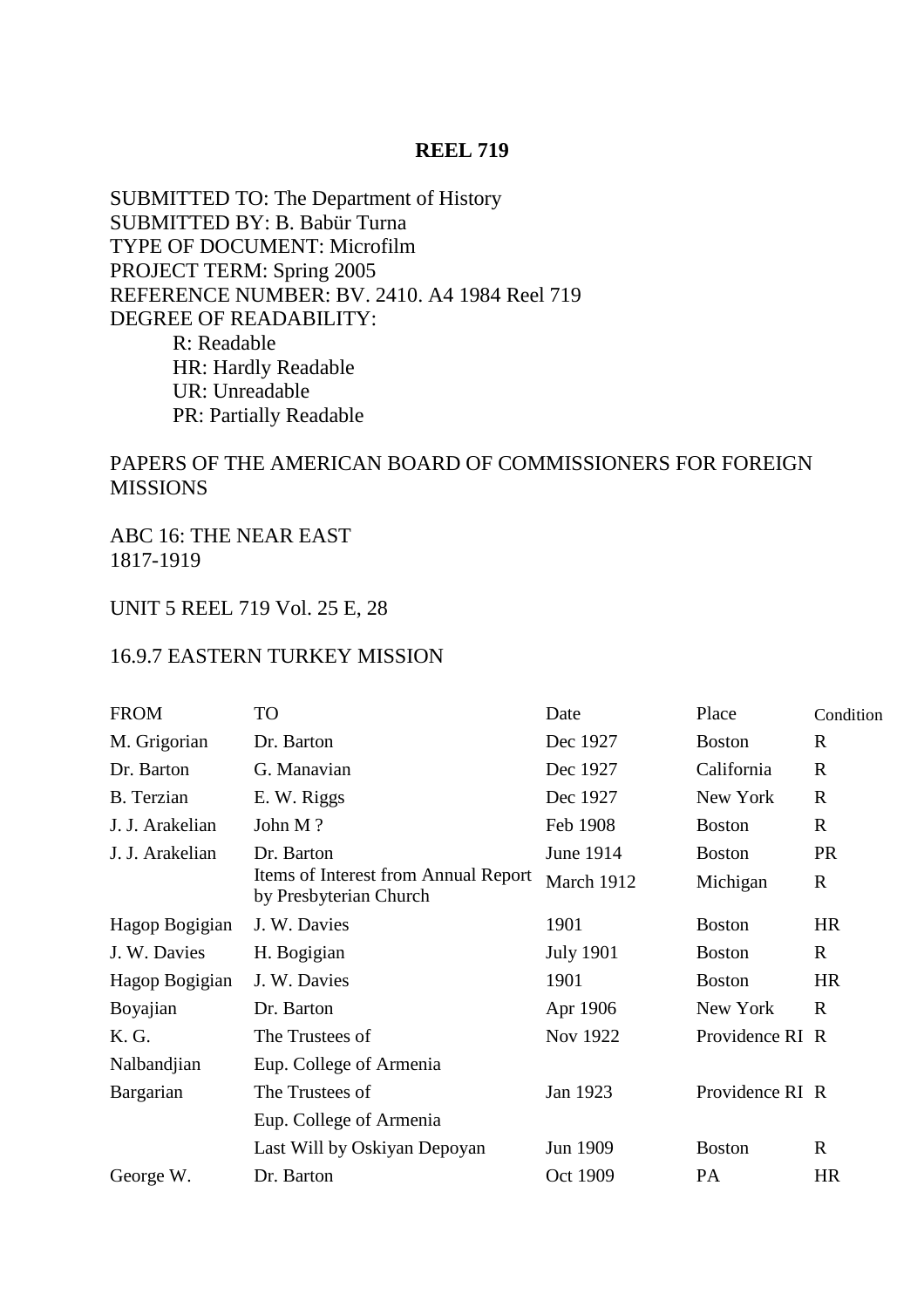| Gensemer                      |                                   |                   |               |              |
|-------------------------------|-----------------------------------|-------------------|---------------|--------------|
| George W.                     | Dr. Barton                        | Oct 1910          | PA            | <b>HR</b>    |
| Gensemer                      |                                   |                   |               |              |
| George W.                     | Dr. Barton                        | Feb 1910          | PA            | <b>PR</b>    |
| Gensemer                      |                                   |                   |               |              |
| George W.                     | Dr. Barton                        | Dec 1911          | PA            | <b>PR</b>    |
| Gensemer                      |                                   |                   |               |              |
| George W.                     | Dr. Barton                        | Aug 1913          | PA            | <b>PR</b>    |
| Gensemer                      |                                   |                   |               |              |
| K. M. Giragosian J. W. Davies |                                   | <b>July 1906</b>  | <b>Boston</b> | $\mathbf R$  |
| Hejinian                      | Dr. Barton                        | 1910              | Iowa          | <b>UR</b>    |
| Hejinian                      | Dr. Barton                        | Sep 1910          | Iowa          | <b>UR</b>    |
| Hejinian                      | Dr. Barton                        | May 1914          | <b>Boston</b> | $\mathbf R$  |
| Hejinian                      | Dr. Barton                        | <b>Julay 1924</b> | <b>Boston</b> | $\mathbf R$  |
| Hejinian                      | E. W. Riggs                       | Oct 1929          | Iowa          | $\mathbf R$  |
| E. W. Riggs                   | Hejinian                          | Nov 1929          | Iowa          | $\mathbb{R}$ |
| A. Jamgochian                 | Donation Letter to the Trustees   | Apr 1901          | Manchester    | $\mathbf R$  |
| A. Jamgochian                 | Dr. Barton                        | <b>May 1901</b>   | London        | <b>HR</b>    |
| A. Jamgochian                 | J. W. Davies                      | Aug 1904          | <b>Boston</b> | <b>PR</b>    |
| A. Jamgochian                 | J. W. Davies                      | Oct 1906          | Manchester    | <b>PR</b>    |
| A. Jamgochian                 | Dr. Barton                        | Dec 1910          | Manchester    | $\mathbf{R}$ |
| A. Jamgochian                 | Dr. Barton                        | Sep 1913          | California    | $\mathbf R$  |
| Dr. Barton                    | A. Jamgochian                     | Dec 1924          | <b>Boston</b> | <b>HR</b>    |
| A. Jamgochian                 | Dr. Barton                        | Nov 1924          | California    | $\mathbf R$  |
| B. H. Markerian               | Dr. Barton                        | June 1904         | <b>Boston</b> | <b>HR</b>    |
| B. H. Markerian               | Dr. Barton                        | <b>July 1904</b>  | <b>Boston</b> | HR           |
| B. H. Markerian               | Dr. Barton                        | June 1912         | <b>Boston</b> | HR           |
| J. S. Pashgian                | J. W. Davies                      | Dec 1902          | California    | <b>HR</b>    |
| J. S. Pashgian                | Dr. Barton                        | Dec 1901          | New York      | HR           |
| J. S. Pashgian                | J. W. Davies                      | 1906              | California    | <b>PR</b>    |
| J. S. Pashgian                | Dr. Barton                        | Apr 1906          | California    | HR           |
| Henry Riggs                   | J. S. Pashgian                    | Feb 1906          | Harpoot       | R            |
| J. S. Pashgian                | J. W. Davies                      | May 1906          | California    | R            |
| J. S. Pashgian                | J. W. Davies                      | <b>June 1906</b>  | California    | R            |
| J. S. Pashgian                | Dr. Barton                        | May 1906          | California    | R            |
|                               | Euphrates College Endowment by H. |                   |               | $\mathbf R$  |
|                               | Pilibosian                        |                   |               |              |
| Pushman Bros.                 | Dr. Barton                        | <b>July 1905</b>  | Chicago       | R            |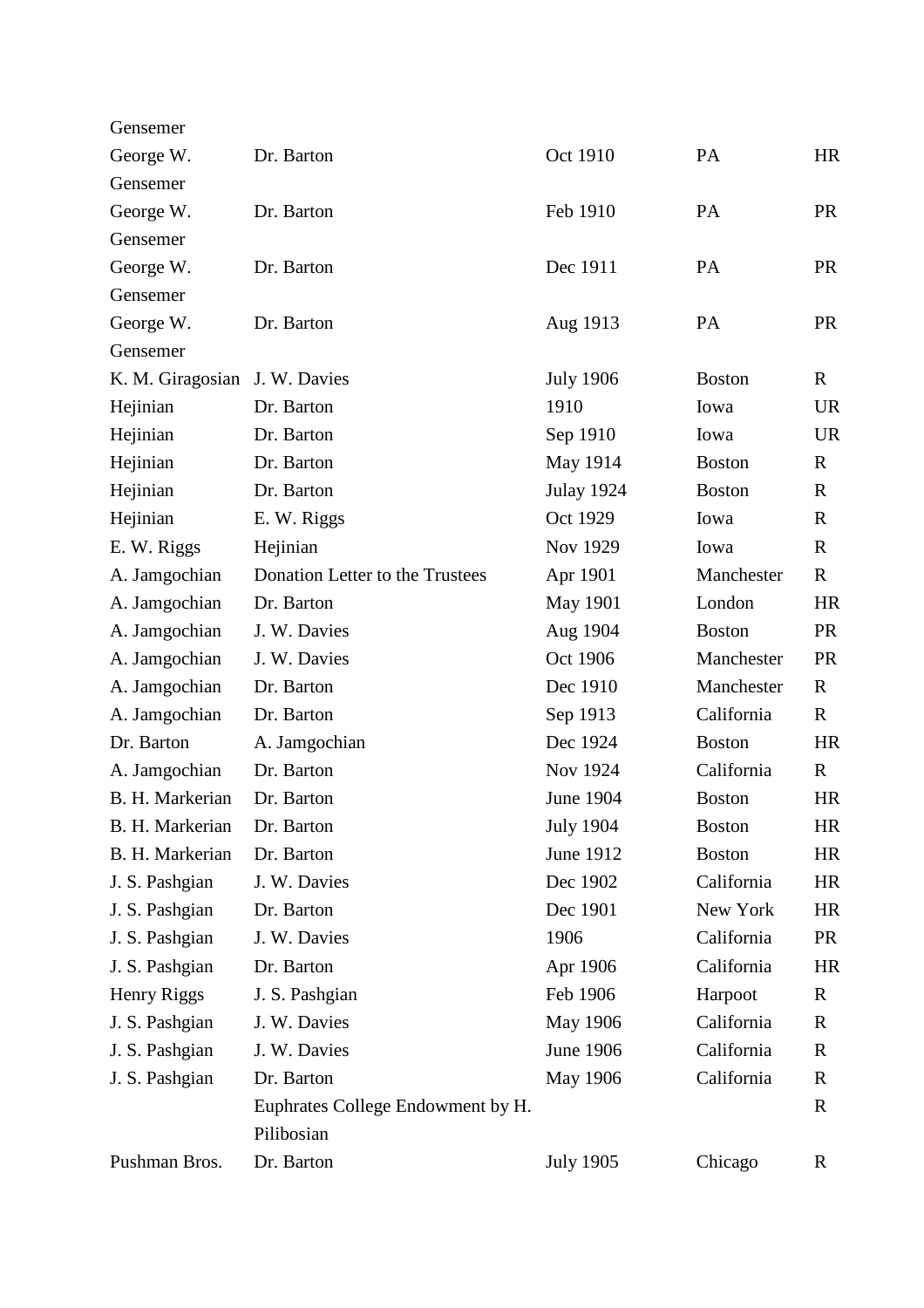| Pushman Bros.      | Dr. Barton                      | Sep 1906         | Chicago       | $\mathbb{R}$ |
|--------------------|---------------------------------|------------------|---------------|--------------|
| Pushman Bros.      | Dr. Barton                      | Sep 1908         | Chicago       | $\mathbf R$  |
| Pushman Bros.      | Dr. Barton                      | Feb 1910         | Chicago       | R            |
| Pushman Bros.      | Dr. Barton                      | Dec 1911         | Chicago       | $\mathbf R$  |
| Hohannes           | A Voice from Armenia (by the    | Nov 1881         | Harpoot       | $\mathbf R$  |
| Pooshmanian        | Committee of the Student        |                  |               |              |
|                    | of Euphrates College            |                  |               |              |
|                    | Rules of the Student Government |                  |               | <b>HR</b>    |
|                    | Assc.                           |                  |               |              |
| E. W. Riggs        | The Trustees of                 | March 1922       | <b>Boston</b> | $\mathbb{R}$ |
|                    | Eup. College of Armenia         |                  |               |              |
|                    | List of Graduates 1881-85 with  |                  |               | <b>HR</b>    |
|                    | <b>Statistical Summary</b>      |                  |               |              |
|                    | Girls College Report at Harpoot |                  |               | <b>PR</b>    |
|                    | 1887-88                         |                  |               |              |
|                    | Report of the Committee on      | <b>June 1860</b> |               | <b>PR</b>    |
|                    | Education                       |                  |               |              |
|                    | <b>Theological Seminary</b>     |                  | Harpoot       | $\mathbf R$  |
|                    | Van Schools Financial Report    | June 1913        |               | <b>PR</b>    |
| <b>Orson Allen</b> |                                 | Nov 1855         | Harpoot       | <b>HR</b>    |
| Orson Allen        | Sister Sarah                    | Feb 1890         | Harpoot       | <b>HR</b>    |
| Orson Allen        | To a Friend                     | Feb 1862         | Harpoot       | <b>PR</b>    |
| Orson Allen        |                                 | May 1860         | Harpoot       | <b>HR</b>    |
| Orson Allen        |                                 | Nov 1859         | Harpoot       | <b>HR</b>    |
| Orson Allen        |                                 | <b>Nov 1861</b>  | Harpoot       | <b>HR</b>    |
| Orson Allen        |                                 | Jan 1862         | Harpoot       | <b>HR</b>    |
| <b>Orson Allen</b> | Mr. Cosby                       | May 1859         | Harpoot       | <b>HR</b>    |
| Mrs Orson Allen    | Sister Susan                    | <b>June 1856</b> | Harpoot       | <b>UR</b>    |
| Mrs Orson Allen    | <b>Sister Susan</b>             | Oct 1858         | Harpoot       | <b>UR</b>    |
| H. N. Barnum       | Rev. Clark                      | March 1882       | Harpoot       | <b>UR</b>    |
| H. N. Barnum       | Rev. Clark                      | Aug 1883         | Harpoot       | <b>UR</b>    |
| H. N. Barnum       | J. W. Davies                    | Jan 1901         | Harpoot       | <b>UR</b>    |
| H. N. Barnum       | J. W. Davies                    | Jan 1902         | Harpoot       | HR           |
| H. N. Barnum       | J. W. Davies                    | Apr 1902         | Harpoot       | R            |
| H. N. Barnum       | J. W. Davies                    | May 1902         | Harpoot       | R            |
| H. N. Barnum       | J. W. Davies                    | Sep 1902         | Harpoot       | R            |
| H. N. Barnum       | J. W. Davies                    | Dec 1902         | Harpoot       | <b>HR</b>    |
| H. N. Barnum       | J. W. Davies                    | Jan 1903         | Harpoot       | PR           |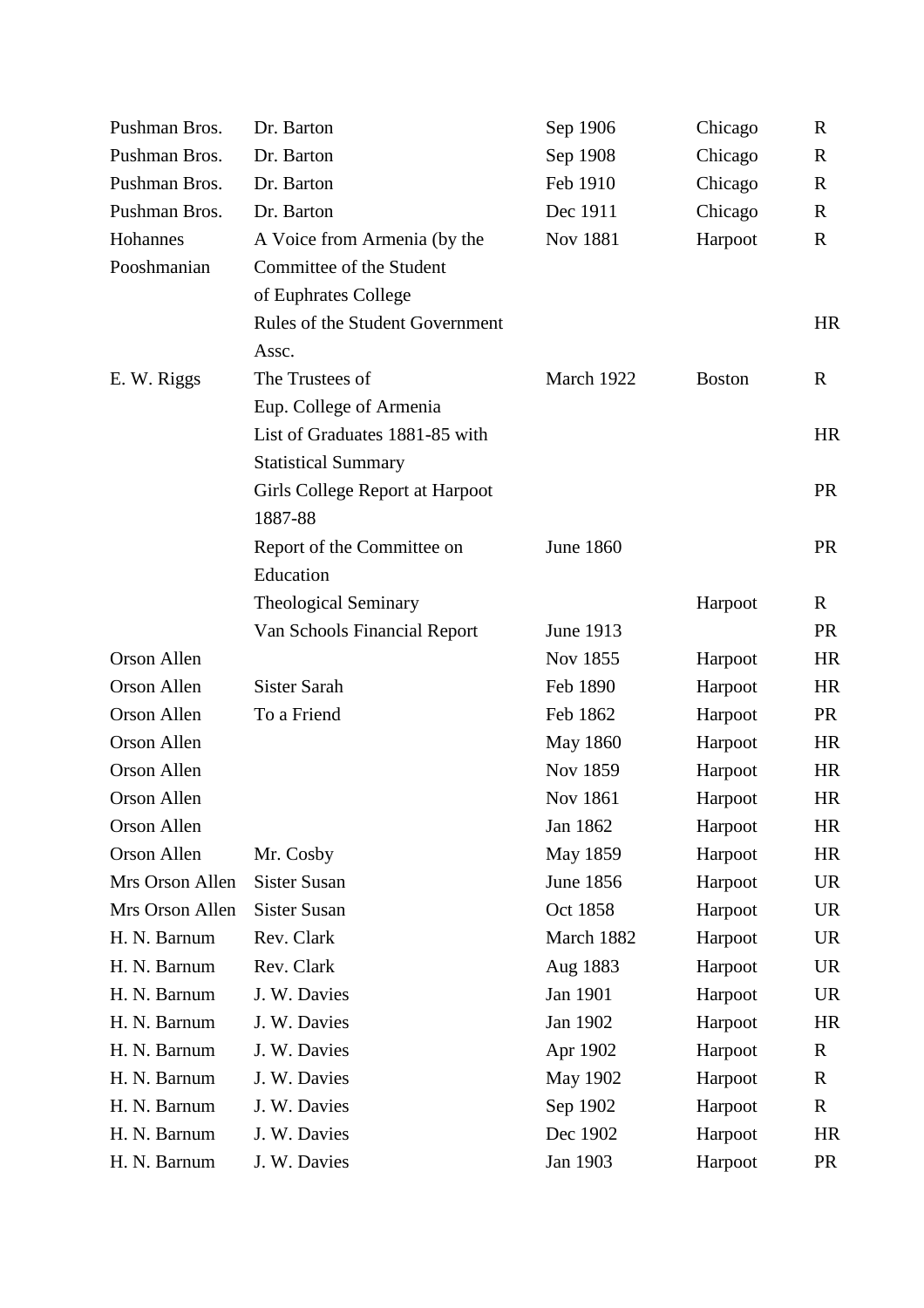| H. N. Barnum   | J. W. Davies | Jan 1903         | Harpoot       | <b>PR</b>    |
|----------------|--------------|------------------|---------------|--------------|
| Mrs. M. Barnum |              | Feb 1915         | Harpoot       | <b>UR</b>    |
| J. K. Brown    | J. W. Davies | Apr 1902         | Harpoot       | <b>UR</b>    |
| M. L. Daniel   | J. W. Davies | May 1901         | Harpoot       | <b>PR</b>    |
| C. F. Gates    | J. W. Davies | Dec 1896         | Harpoot       | <b>UR</b>    |
| C. F. Gates    | To Friends   | Dec 1881         |               | <b>PR</b>    |
| C. F. Gates    | J. W. Davies | March 1897       | Palu          | <b>PR</b>    |
| C. F. Gates    | Dr. Barton   | <b>July 1897</b> | Arabkir       | $\mathbf{R}$ |
| C. F. Gates    | J. W. Davies | <b>July 1897</b> | Arabkir       | <b>PR</b>    |
| C. F. Gates    | J. W. Davies | Sep 1897         | Harpoot       | <b>HR</b>    |
| C. F. Gates    | Dr. Barton   | Feb 1898         | Harpoot       | $\mathbf R$  |
| C. F. Gates    | J. W. Davies | March 1898       | Harpoot       | $\mathbf R$  |
| C. F. Gates    | Dr. Barton   | Apr 1898         | Harpoot       | $\mathbf R$  |
| C. F. Gates    | J. W. Davies | May 1898         | Harpoot       | $\mathbf R$  |
| C. F. Gates    | J. W. Davies | <b>June 1898</b> | Harpoot       | $\mathbf R$  |
| C. F. Gates    | J. W. Davies | <b>July 1898</b> | Harpoot       | $\mathbf R$  |
| C. F. Gates    | J. W. Davies | Dec 1898         | Harpoot       | $\mathbf R$  |
| C. F. Gates    | J. W. Davies | Dec 1898         | Harpoot       | $\mathbf R$  |
| C. F. Gates    | J. W. Davies | Feb 1899         | Harpoot       | <b>PR</b>    |
| C. F. Gates    | J. W. Davies | <b>July 1899</b> | Harpoot       | <b>PR</b>    |
| C. F. Gates    | J. W. Davies | Nov 1899         | Harpoot       | <b>PR</b>    |
| C. F. Gates    | Dr. Barton   | Dec 1899         | Harpoot       | $\mathbf{R}$ |
| C. F. Gates    | J. W. Davies | Jan 1900         | Harpoot       | <b>PR</b>    |
| C. F. Gates    | Dr. Barton   | Feb 1900         | Harpoot       | $\mathbf{R}$ |
| C. F. Gates    | J. W. Davies | March 1900       | Harpoot       | <b>PR</b>    |
| C. F. Gates    | J. W. Davies | Oct 1900         | Harpoot       | $\mathbf R$  |
| C. F. Gates    | Dr. Barton   | Sep 1900         | Harpoot       | $\mathbf R$  |
| C. F. Gates    | J. W. Davies | Jan 1901         | Harpoot       | R            |
| C. F. Gates    | J. W. Davies | June 1901        | Harpoot       | <b>UR</b>    |
| C. F. Gates    | J. W. Davies | <b>July 1901</b> | Harpoot       | $\mathbf R$  |
| C. F. Gates    | J. W. Davies | Aug 1901         | Harpoot       | <b>PR</b>    |
| C. F. Gates    | J. W. Davies | Aug 1901         | Harpoot       | <b>PR</b>    |
| C. F. Gates    | J. W. Davies | Sep 1901         | Harpoot       | <b>PR</b>    |
| C. F. Gates    | J. W. Davies | Sep 1901         | Harpoot       | <b>PR</b>    |
| C. F. Gates    | J. W. Davies | Oct 1901         | Robert        | <b>PR</b>    |
|                |              |                  | Col, Istanbul |              |
| C. F. Gates    | J. W. Davies | Nov 1901         | California    | <b>PR</b>    |
| C. F. Gates    | J. W. Davies | Dec 1901         | California    | <b>PR</b>    |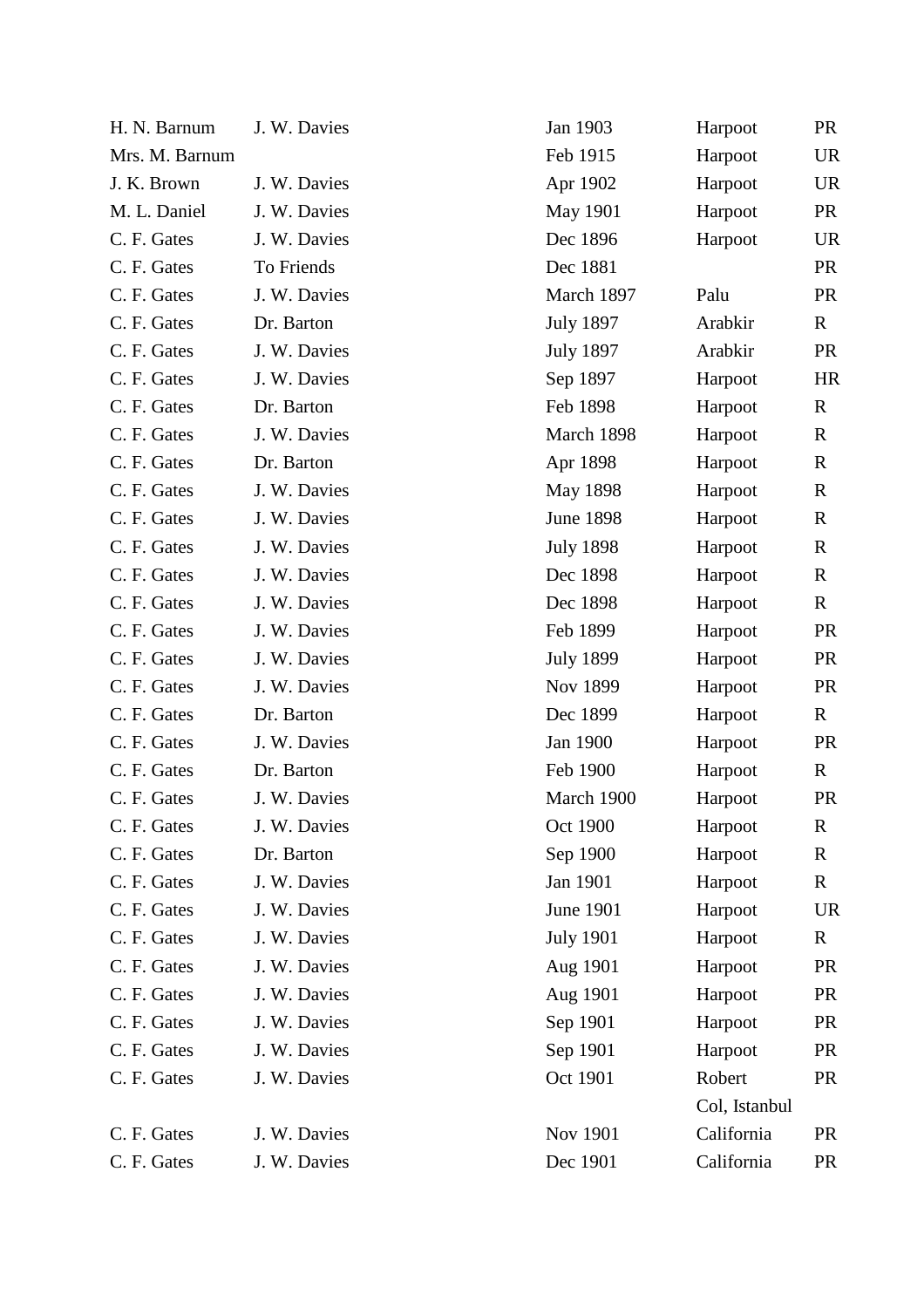| C. F. Gates                 | J. W. Davies                       | Jan 1902         | California    | <b>HR</b>   |
|-----------------------------|------------------------------------|------------------|---------------|-------------|
| C. F. Gates                 | J. W. Davies                       | Feb 1902         | California    | <b>HR</b>   |
| C. F. Gates                 | J. W. Davies                       | March 1902       | California    | <b>HR</b>   |
| C. F. Gates                 | J. W. Davies                       | <b>May 1902</b>  | California    | <b>HR</b>   |
| C. F. Gates                 | J. W. Davies                       | Aug 1902         | Michigan      | <b>PR</b>   |
| C. F. Gates                 | J. W. Davies                       | Oct 1902         | New York      | <b>PR</b>   |
| C. F. Gates                 | J. W. Davies                       | Feb 1903         | Switzerland   | <b>PR</b>   |
| C. F. Gates                 | Dr. Barton                         | March 1903       | Switzerland   | <b>PR</b>   |
| C. F. Gates                 | J. W. Davies                       | March 1903       | Switzerland   | <b>PR</b>   |
| E. Huntington               | J. W. Davies                       | Dec 1897         | Harpoot       | <b>PR</b>   |
| G. H. Huntington Dr. Barton |                                    | Jan 1910         | Robert        | <b>PR</b>   |
|                             |                                    |                  | Col, Istanbul |             |
| G. R. Knapp                 | To the Friends of Armenian Orphans | Jan 1903         | Harpoot       | <b>PR</b>   |
| H. H. Riggs                 | Dr. Barton                         | Aug 1903         | Harpoot       | $\mathbf R$ |
| H. H. Riggs                 | Dr. Barton                         | <b>July 1903</b> | Harpoot       | $\mathbf R$ |
| H. H. Riggs                 | Dr. Barton                         | March 1904       | Harpoot       | $\mathbf R$ |
| H. H. Riggs                 | J. W. Davies                       | March 1904       | Harpoot       | $\mathbf R$ |
| H. H. Riggs                 | J. W. Davies                       | Oct 1905         | Marash        | <b>PR</b>   |
| H. H. Riggs                 | J. W. Davies                       | March 1906       | Harpoot       | $\mathbf R$ |
| H. H. Riggs                 | Dr. Barton                         | May 1906         | Harpoot       | $\mathbf R$ |
| H. H. Riggs                 | J. W. Davies                       | May 1906         | Harpoot       | $\mathbf R$ |
| H. H. Riggs                 | J. W. Davies                       | May 1906         | Harpoot       | $\mathbf R$ |
| H. H. Riggs                 | Dr. Barton                         | Nov 1906         | Harpoot       | $\mathbf R$ |
| H. H. Riggs                 | Dr. Barton                         | Feb 1912         | New York      | <b>PR</b>   |
| Mrs. Riggs                  | J. W. Davies                       | May 1903         | Harpoot       | $\mathbf R$ |
| Mrs. Riggs                  | J. W. Davies                       | Ap 1903          | Harpoot       | <b>UR</b>   |
| C. H. Wheeler               | $\overline{\cdot}$                 | Sep 1881         | Harpoot       | <b>PR</b>   |
| C. H. Wheeler               | J. W. Davies                       | Sep 1881         | Harpoot       | <b>PR</b>   |
| C. H. Wheeler               | Clark                              | Oct 1881         | Harpoot       | <b>PR</b>   |
| C. H. Wheeler               | To the Trustees of American B. M.  | 1881             | Harpoot       | <b>HR</b>   |
| C. H. Wheeler               | To the Trustees of American B. M.  | 1881             | Harpoot       | <b>HR</b>   |
| C. H. Wheeler               | Clark                              | Nov 1881         | Harpoot       | <b>PR</b>   |
| C. H. Wheeler               | Clark                              | Jan 1882         | Harpoot       | HR          |
| C. H. Wheeler               | Clark                              | Oct 1882         | Harpoot       | <b>HR</b>   |
| C. H. Wheeler               | Clark                              | Jan 1882         | Harpoot       | HR          |
| C. H. Wheeler               | Clark                              | Feb 1882         | Harpoot       | <b>UR</b>   |
| C. H. Wheeler               | J. W. Davies                       | Apr 1883         | Harpoot       | <b>UR</b>   |
| C. H. Wheeler               | J. W. Davies                       | <b>June 1893</b> | Harpoot       | UR          |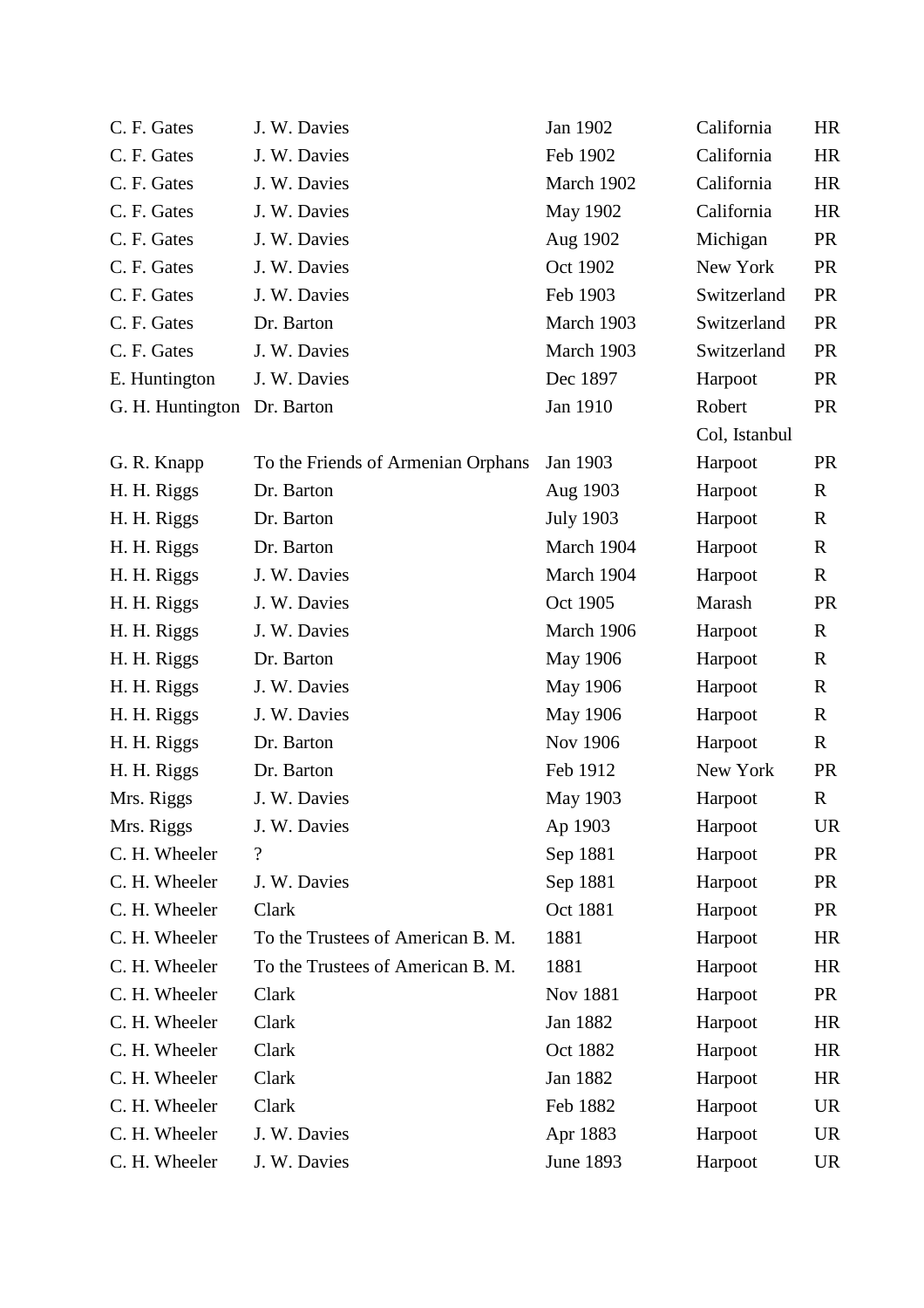| C. H. Wheeler               | J. W. Davies             | Dec 1895   | Harpoot                  | <b>UR</b>    |
|-----------------------------|--------------------------|------------|--------------------------|--------------|
| Mrs. Wheeler                | J. W. Davies             |            |                          | <b>UR</b>    |
| (Susanne)                   |                          |            |                          |              |
| Mrs. Wheeler                | To a Friend              | Oct 1881   | Harpoot                  | <b>PR</b>    |
| (Emily)                     |                          |            |                          |              |
| Mrs. Wheeler                | J. W. Davies             | Jan 1900   | Harpoot                  | <b>HR</b>    |
| (Emily)                     |                          |            |                          |              |
| Mrs. Wheeler                | J. W. Davies             | Jan 1900   | Mass.                    | <b>HR</b>    |
| (Emily)                     |                          |            |                          |              |
| E. C. Wheeler               | J. W. Davies             | Sep 1900   | Mass.                    | <b>HR</b>    |
| E. C. Wheeler               | J. W. Davies             | March 1902 | Mass.                    | $\mathbf{R}$ |
| E. C. Wheeler               | J. W. Davies             | Sep 1906   | Mass.                    | $\mathbf{R}$ |
| Mary P. Wright              | Clark                    | Feb 1882   | Harpoot                  | <b>UR</b>    |
| Mary P. Wright              | Clark                    | Apr 1882   | Harpoot                  | <b>UR</b>    |
| G. H. Begherian             | $\overline{\mathcal{L}}$ | Aug 1881   | Malatia                  | <b>UR</b>    |
| Boyajian                    | $\overline{\mathcal{L}}$ | 1928       | $\overline{?}$           | <b>UR</b>    |
| Margared Butyka E. W. Riggs |                          | Apr 1929   | Beirouth                 | <b>UR</b>    |
| Margared Butyka E. W. Riggs |                          | Oct 1929   | Aleppo                   | <b>UR</b>    |
| H. C. Epmann                | E. W. Riggs              | March 1916 | $\overline{\mathcal{L}}$ | <b>UR</b>    |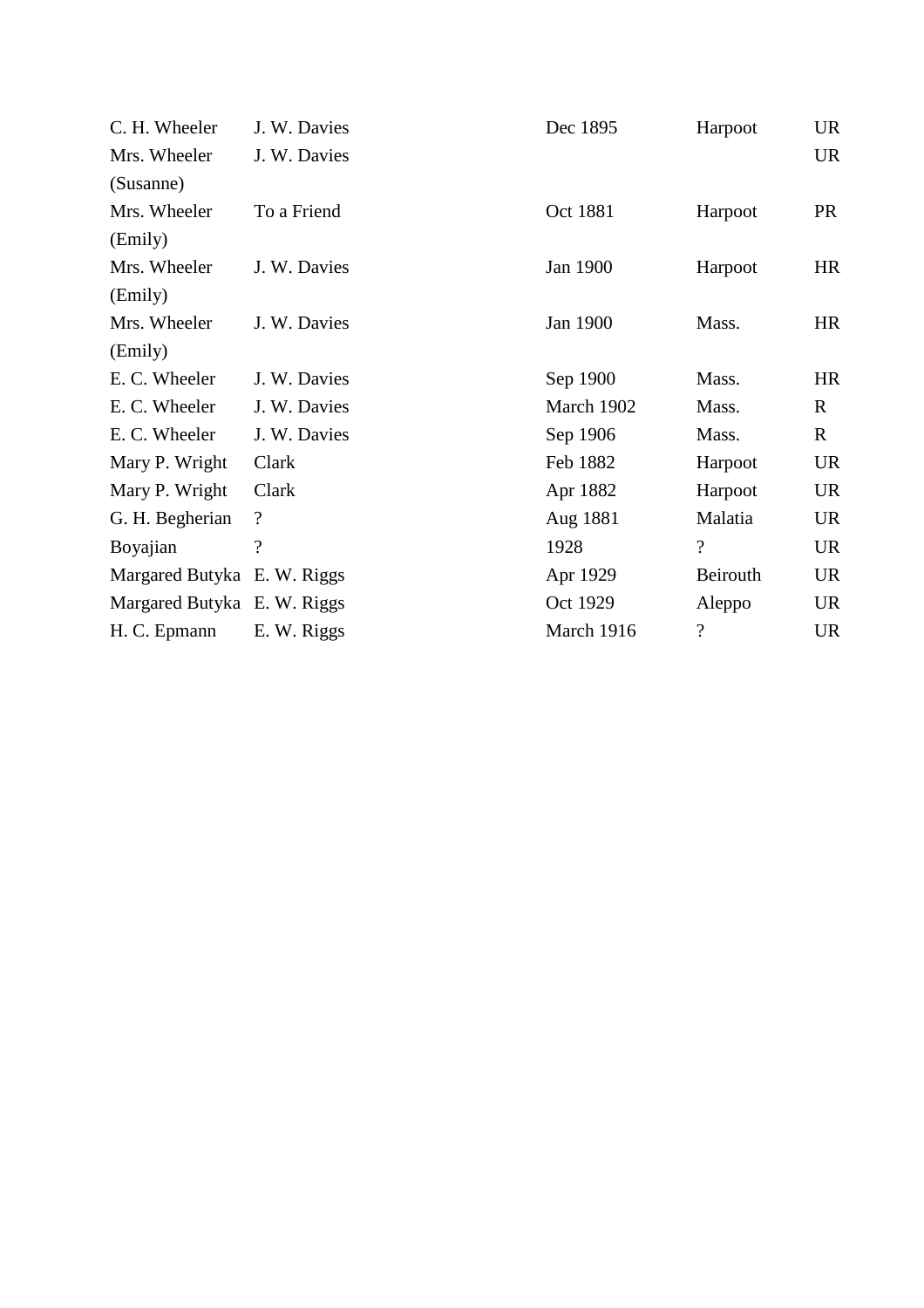## **REEL 720**

Documenting the content of the microfilm collection concerning the American Board of Commissioners for Foreign Missions upon the Near East, 1817-1919 by the Department of History, Bilkent University

Submitted by : Elif Bayraktar Submitted to : The Department of History Project term : March 2005

### **Bibliographical and physical information**

Document type: Microfilm Reference no.: BV2410.A4 1984 Reel 720

| R         | : Readable           |
|-----------|----------------------|
| <b>HR</b> | : Hardly Readable    |
| <b>UR</b> | : Unreadable         |
| <b>PR</b> | : Partially Readable |

Papers of the ABCFM ABC: The Near East 1817-1819 Unit 5 Reel 720 16.9.9.: Eastern Turkey Miscellaneous Vols. 3-4

Vol. 3 Eastern Turkey Mission Miscellaneous 1881-1900 Harpoot Station Letter – Book

| $13 - 14$ | Harpoot, Dec. 16, 1881                                  |
|-----------|---------------------------------------------------------|
| 15-16     | Letter to Dr.Clark, Harpoot, March 11, 1882, HR         |
| 17        | From Mr. Barnum to Dr.Clark, Harpoot, March 18, 1882, R |
| 18        | From Barnum to Dr.Clark, Harpoot, March 20, 1882, R     |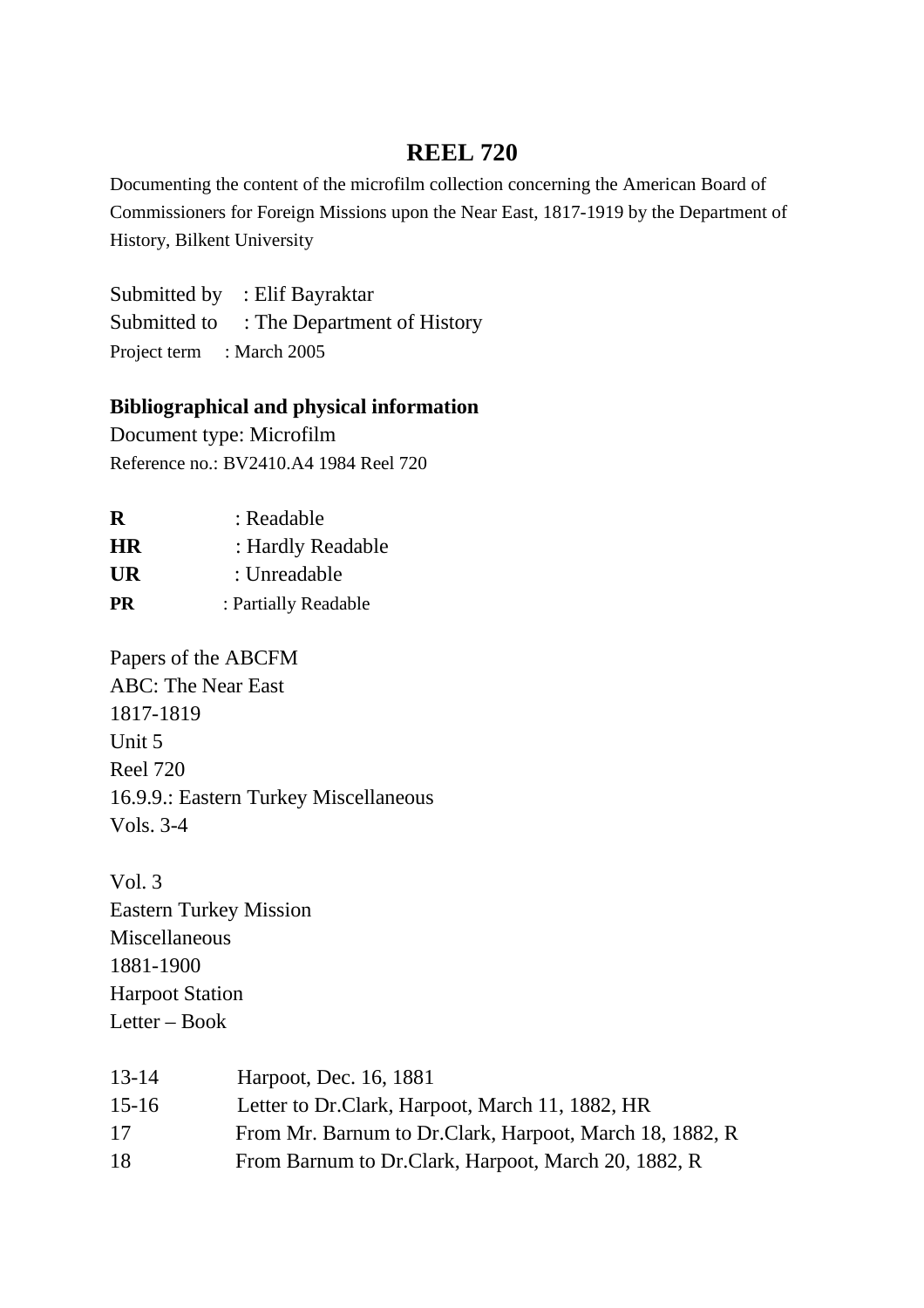| 19        | <b>PR</b>                                                         |
|-----------|-------------------------------------------------------------------|
| 20        | From Barnum to Clark, Harpoot, March 31, 1882, HR                 |
| 21-22     | From Barnum to ?, Harpoot, April 28, 1882, HR                     |
| 23        | From Barnum to Clark, Harpoot, April 28, 1882, HR                 |
| $24 - 25$ | From Barnum to Clark, Harpoot, Jan 3, 1882, HR                    |
| 26        | From Barnum to ?, Harpoot, July 27, 1882, R                       |
| 27-29     | From Barnum to ?, Harpoot, July 28, 1882, R                       |
| 31        | From Barnum to Clark, Harpoot, July 29, 1882, R                   |
| 32        | From Barnum to ?, Harpoot, July 31, 1882, R                       |
| $33 - 35$ | From Barnum to ?, Harpoot, August 1, 1882, R                      |
| 36-39     | From Barnum to Rev. Thompson, Harpoot, February 12, 1883, R       |
| 40-43     | From Barnum to ?, Harpoot, February 15, 1883, HR                  |
| 44-45     | From Barnum to ?, Harpoot, March 3, 1883, R                       |
| 46-48     | From Barnum to Clark, Harpoot, March 10, 1883, HR                 |
| 49-51     | From ? to Clark, Harpoot, March 14, 1883, R                       |
| 52-53     | From Barnum to ?, Harpoot, March 16, 1883, R                      |
| 54-55     | From Barnum to Clark, Harpoot, July 17, 1883, R                   |
| 56-59     | From Barnum to ?, Harpoot, July 28, 1883, R (including "Armenian" |
|           | College Estimate for 1884")                                       |
| 60        | From Barnum to ?, Harpoot, September 3, 1883, R                   |
| 61-62     | From Barnum to Jersey, Harpoot, September 22, 1883, R             |
| 63        | From Barnum to ?, Harpoot, September 28, 1993, R                  |
| 64-65     | From Barnum to Clark, Harpoot, October 13, 1883, R                |
| 66-67     | From Barnum to Clark, Harpoot, November 17, 1883, R               |
| 68        | From Barnum to Clark, Harpoot, November 27, 1883, PR              |
| 69-70     | From Barnum to Clark, Harpoot, December 4, 1883, PR               |
| 71        | From Barnum to Clark, Harpoot, December 19, 1883, HR              |
| 72-73     | From Barnum to G.H., Harpoot, December 25, 1883, PR               |
| 74        | From Barnum to Clark, Harpoot, December 26, 1883, PR              |
| 75        | From Barnum to Rev. Wallace, Harpoot, Jan 16 1884, PR             |
| 76-77     | From Barnum to ?, Harpoot, Jan 24, 1884, HR                       |
| 78-79     | From Barnum to Wallace, Harpoot, Jan 24, 1884, HR                 |
| 80-83     | Texts by Barnum, Harpoot, Feb 11, 1884, PR                        |
| 84-85     | "Turkish Reforms" by Barnum, Harpoot, 7.2.1884, PR                |
| 86-87     | From Barnum to Clark, Harpoot, Feb 24, 1884, HR                   |
| 88-89     | A text by Barnum, Harpoot, March 12, 1884, R                      |
| 90-91     | Text by Barnum, Harpoot, March 31, 1884, R                        |
| 92        | From Barnum to Clark, Harpoot, May 8, 1884, R                     |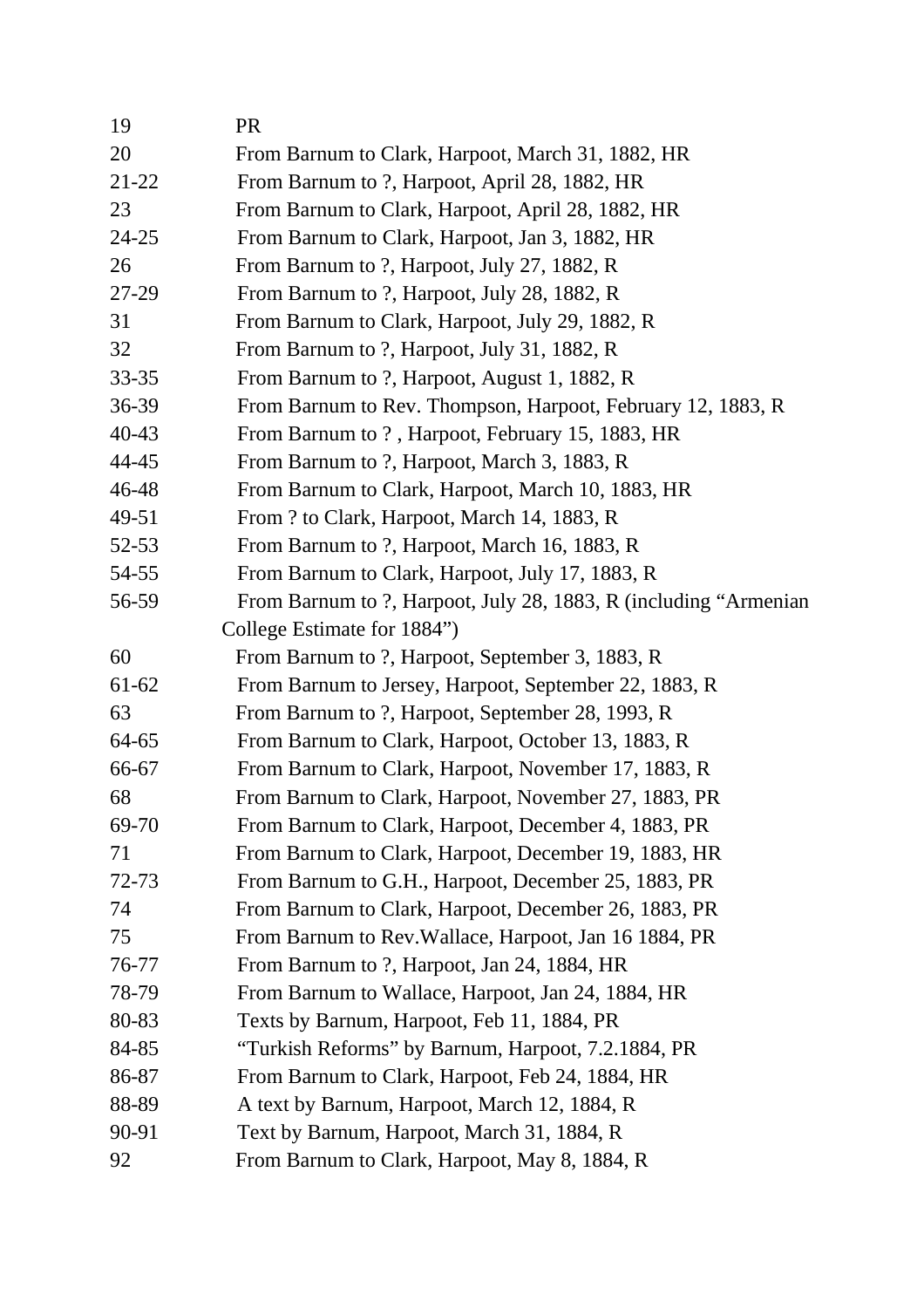| 93-94   | From Barnum to ?, Harpoot, Aug 2 1884, R                                |
|---------|-------------------------------------------------------------------------|
| 95      | From Barnum to Clark, Harpoot, Oct 7, 1884, R                           |
| 96-97   | From Barnum to G.H., Harpoot, Oct 25, 1884, R                           |
| 98-101  | From Barnum to G.H., Harpoot, Nov 26, 1884, HR                          |
| 102-104 | From Barnum to G.H., Harpoot, Dec 30, 1884, HR                          |
| 105-106 | From Barnum to Wallace, Harpoot, Feb 4, 1884, HR                        |
| 107-109 | Text by Barnum, Turkey, March 2, 1885, HR                               |
| 110-111 | From Barnum to Clark, Harpoot, June 8, 1885, HR                         |
| 112-115 | From Barnum to Clark, Harpoot, July 20, 1885, R                         |
| 116-118 | From Barnum to ?, Harpoot, July 28, 1885, PR                            |
| 119-120 | From Barnum to Clark, Harpoot, Aug 29, 1885, HR                         |
| 121-122 | ?, Harpoot, Nov 28, 1885, PR                                            |
| 123     | From Barnum to Clark, Harpoot, Dec 30, 1885, HR                         |
| 124-125 | From Barnum to Clark, Harpoot, Jan 6, 1886, HR                          |
| 126-127 | From Barnum to Clark, Harpoot, Jan 20, 1886, HR                         |
| 128-130 | 79 <sup>th</sup> Annual Report of Harpoot Station for the year 1885, by |
|         | Barnum, R                                                               |
| 131-132 | From Barnum to Clark, Harpoot, Feb 3, 1887, HR                          |
| 133-134 | From Barnum to ?, Harpoot, Feb 19, 1890, PR                             |
| 135-137 | A text by Barnum, Feb 21, 1890, PR                                      |
| 138-139 | From Barnum to ?, Harpoot, March 24, 1890, PR                           |
| 140-141 | "Proselytism in Turkey" by Barnum, PR                                   |
| 142-144 | From Barnum to Smith, Harpoot, April 21, 1892, HR                       |
| 145-146 | From Barnum to Smith, Harpoot, Aug 26, 1890, HR                         |
| 147-151 | From Barnum to Smith, Harpoot, Sep 1, 1890, HR                          |
| 152     | "The Armenian Question again", Harpoot, 1891, PR                        |
| 154     | <b>UR</b>                                                               |
| 155-156 | By Barnum, UR                                                           |
| 157-158 | Thirty fourth  of the Harpoot Station, UR                               |
| 159     | "Harpoot in 1890", PR                                                   |
| 160-162 | "Sketch of the Harpoot Station" by Barnum, PR                           |
| 163-164 | "The attitude of the Turkish government towards Christianity", June     |
|         | 1891, HR                                                                |
| 164-165 | "Education in Harpoot", by Barnum, PR                                   |
| 166-168 | "The Armenian question" by Barnum, July 20, 1891, HR                    |
| 169-172 | From Barnum to Dr. Thompson, Harpoot, Aug 7, 1891, PR                   |
| 173     | "A bright Light" HR                                                     |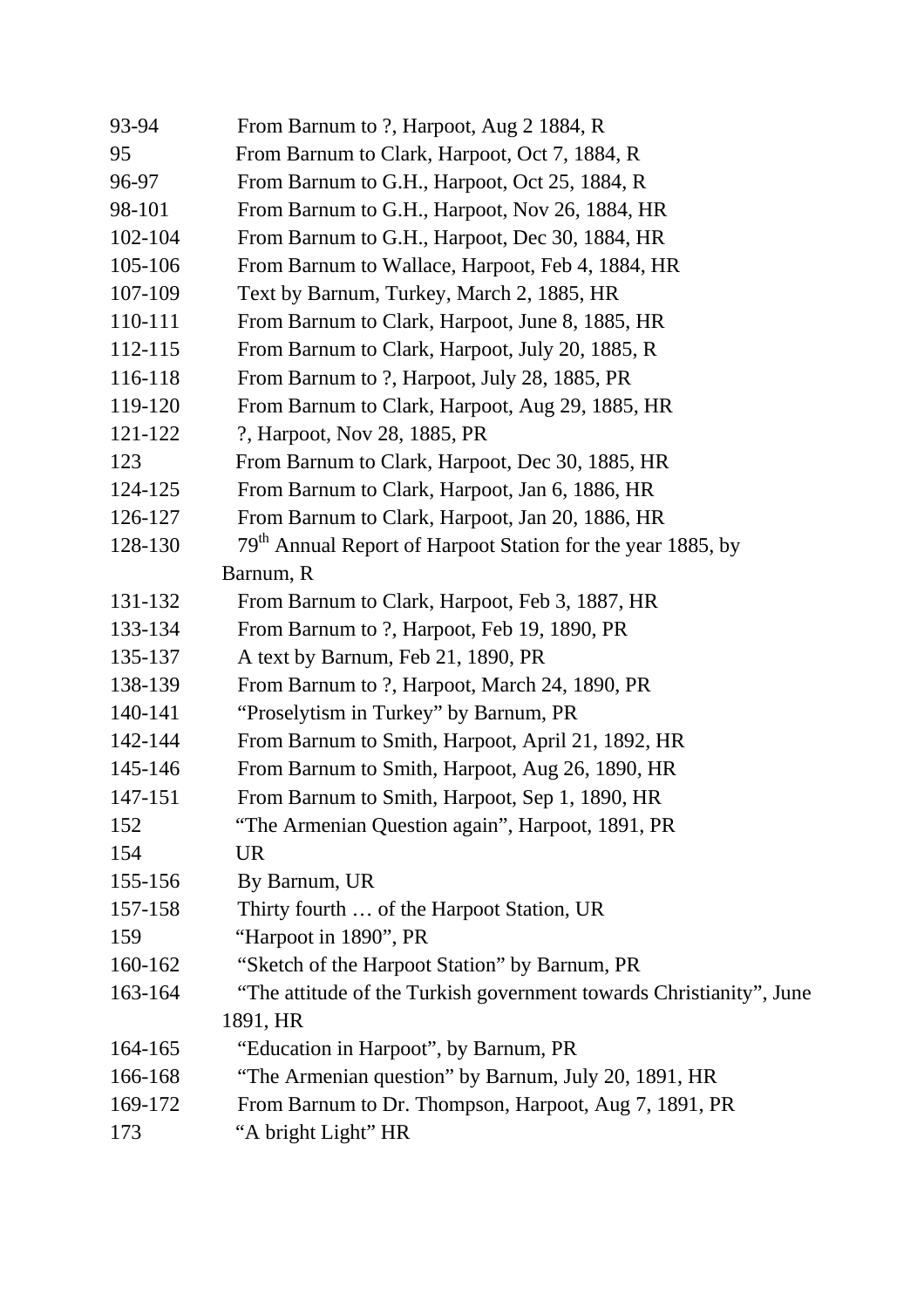| 174     | "The Armenian Emigration to Armenia" by Barnum, Harpoot, |
|---------|----------------------------------------------------------|
|         | August 1891, HR                                          |
| 175-176 | A text by Barnum, Harpoot, Sep 1891, HR                  |
| 177-179 | <b>UR</b>                                                |
| 180     | <b>UR</b>                                                |
| 181-183 | By Barnum, Harpoot, March 2, 1892                        |
| 184     | Notes by Barnum, Harpoot, PR                             |
| 185-187 | From Barnum to Smith, Harpoot, July 21, 1892, UR         |
| 188-189 | By Barnum, UR                                            |
| 190-191 | <b>UR</b>                                                |
| 192-195 | <b>UR</b>                                                |
| 196     | "The Armenian Church", UR                                |
| 197-202 | <b>UR</b>                                                |
| 203     | <b>PR</b>                                                |
| 204     | From Barnum to Smith, Harpoot, Oct 24, 1893, PR          |
| 205     | <b>PR</b>                                                |
| 206-208 | From Barnum to Smith, Harpoot, Nov 29, 1893, UR          |
| 209     | "The Armenian Question" by Barnum, PR                    |
| 210     | <b>UR</b>                                                |
| 211-212 | "Education in Missions" by Barnum, Harpoot, Feb 1894     |
| 213-217 | <b>UR</b>                                                |
| 218     | "Turkish Reformation", UR                                |
| 219-223 | UR.                                                      |
| 224-227 | ?, Harpoot, Dec 24, 1895, UR                             |
| 228-229 | By Barnum, Harpoot, Dec 25, 1895, HR                     |
| 230     | <b>UR</b>                                                |
| 231     | <b>PR</b>                                                |
| 232-237 | <b>UR</b>                                                |
| 238     | Harpoot, Jan 29, 1886, UR                                |
| 239-242 | Harpoot, Feb 1890, UR                                    |
| 243-249 | From Barnum to ?, Harpoot, Feb 1895, PR                  |
| 250-251 | From Barnum to ?, Harpoot, Oct 1, 189?                   |
| 252-253 | <b>PR</b>                                                |
| 254     | From Barnum to Greene, Harpoot, April 18, 1897, UR       |
| 255-256 | <b>UR</b>                                                |
| 257-261 | ?, Harpoot, Aug 22, 1899, PR                             |
| 261-262 | Harpoot, 1890, UR                                        |
| 262-265 | <b>UR</b>                                                |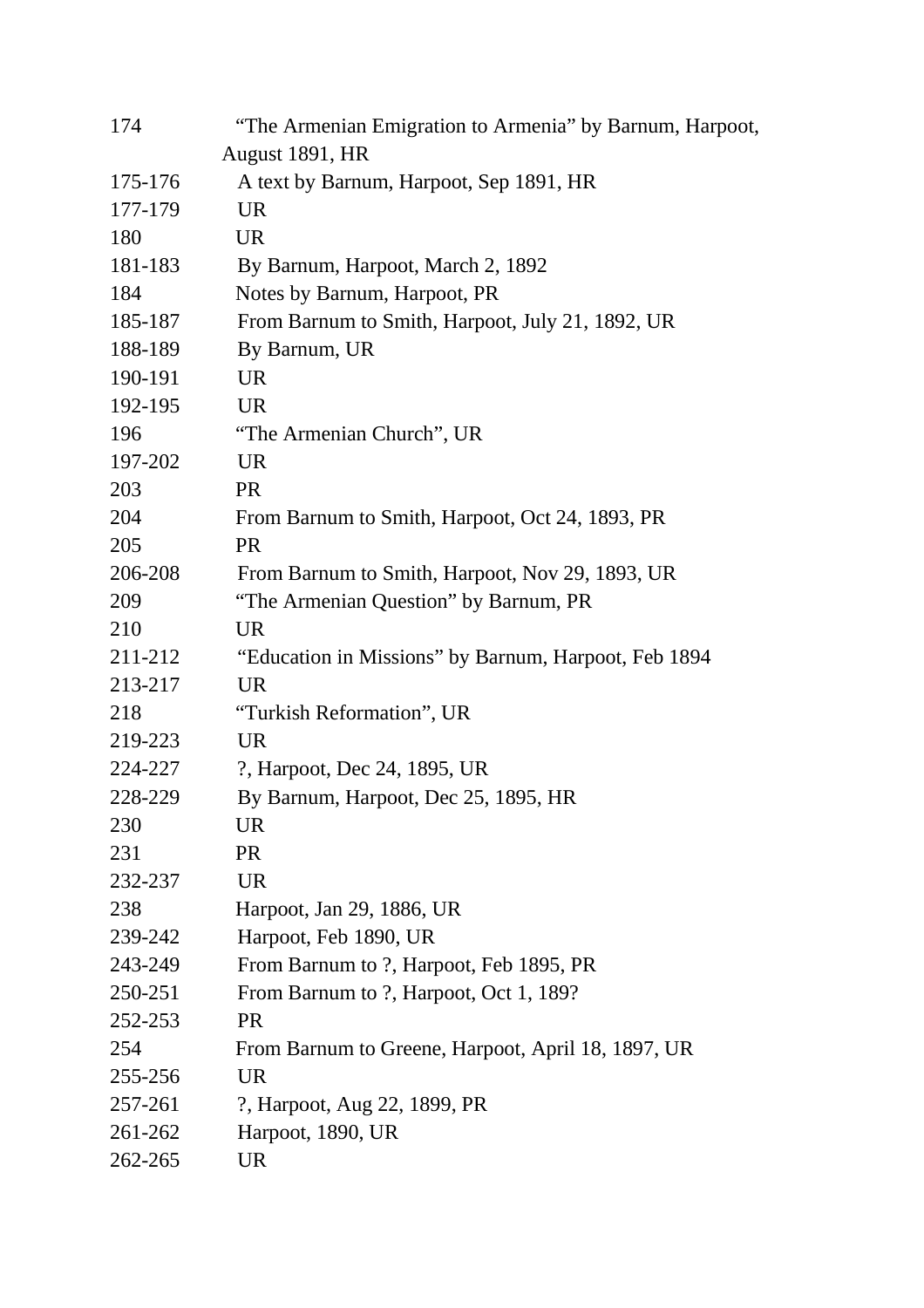Vol. 4 1910-1915 Eastern Turkey Mission Miscellaneous Euphrates College Letter Book Frame number(s) omitted

| 266     | (Cover:) Euphrates College Letter Book, Sep 27, 1910 – July 17, |
|---------|-----------------------------------------------------------------|
|         | 1915                                                            |
| 267-291 | Entrances in a catalogue.                                       |
| 292     | From James Barton to Charles Hopkins, Sep 27, 1910, R           |
| 293     | To Luledjian, Oct 1910, HR                                      |
| 294     | From Barton to Ms. Monroe, Oct 17, 1910, HR                     |
| 295     | From Barton to Luledjian, Oct 17, 1910, PR                      |
| 296     | From Barton to Luledjian, Nov. 5, 1910, HR                      |
| 297-298 | From Barton to Mr. Ward, Nov 12, 1910, R                        |
| 299-301 | From Barton to President Ernest Riggs, Nov. 12, 1910, R         |
| 302     | To Samuel Cavert, Dec 9, 1910, R                                |
| 303-305 | To Ernest Riggs, Dec 9, 1910, R                                 |
| 306     | From Barton to Gangechian, Dec 19, 1910, PR                     |
| 308     | From Barton to Mr. John I. Monroe, Jan 10, 1911, R              |
| 309-310 | From Barton to Monroe, Jan 10, 1911, R                          |
| 311     | From Barton to Kasanjian, Jan 10, 1911, R                       |
| 312-313 | From Barton to Ward, Jan 16, 1911, R                            |
| 314     | From Barton to Monroe, Jan 17, 1911, R                          |
| 315-317 | To Riggs, Jan 16, 1911, R                                       |
| 318     | To Riggs, Jan 20, 1911, R                                       |
| 319     | From Barton to Ward, Jan 21, 1911, PR                           |
| 320-321 | To Riggs, Jan 31, 1911, R                                       |
| 322     | From Barton to Mr. Brewer, Feb 2, 1911, R                       |
| 323     | From Barton to Monroe, Feb 16, 1911, HR                         |
| 324     | From Barton to Luledjian, Feb 15, 1911, R                       |
| 325     | From Barton to Mr. Gensemer, Feb 15, 1911, R                    |
| 326     | From Barton to Luledjian, Feb 22, 1911, PR                      |
| 327-328 | From Barton to Gensemer, Feb 15, 1911, R                        |
| 329     | ?, Feb 14, 1911, UR                                             |
| 330-332 | From Barton to Riggs, Feb 10, 1911, R                           |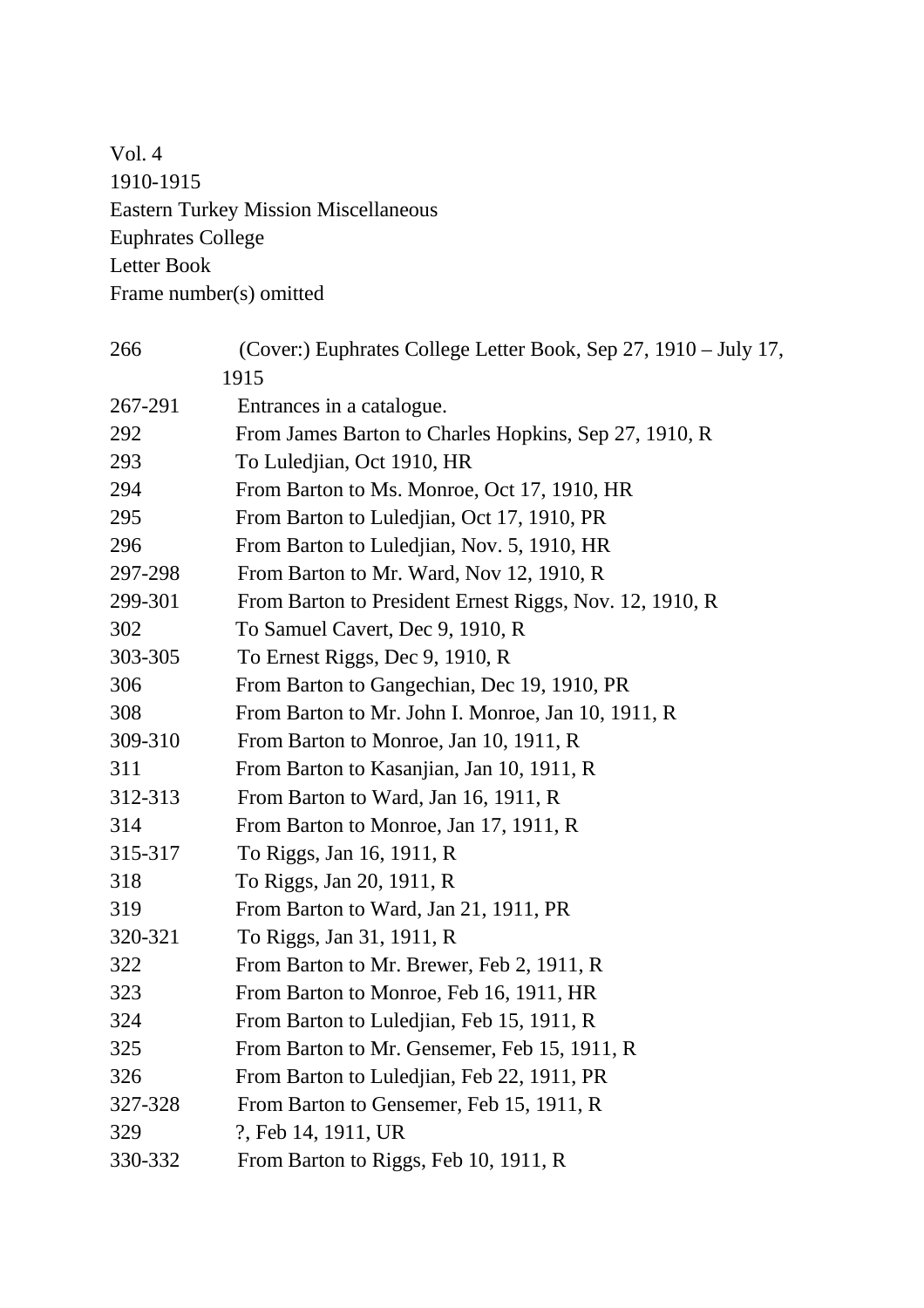| 333     | From Barton to Monroe, March 2, 1911, PR               |
|---------|--------------------------------------------------------|
| 334-337 | From Barton to Kasanjian, March 2, 1911, R             |
| 338     | From Barton to Monroe, Mar 25, 1911, HR                |
| 339-340 | From Barton to Riggs, Mar 18, 1911, R                  |
| 341     | From Barton to Monroe, April 5, 1911, R                |
| 342     | From Barton to ?, UR                                   |
| 343     | From Barton to ?, April 14, 1911, HR                   |
| 344-346 | To Riggs, April 10, 1911, R                            |
| 347     | To Mr. Field, April 27, 1911, R                        |
| 348-349 | From Barton to Mr. Ward, April 26, 1911, R             |
| 350     | From Barton to Monroe, April 26, 1911, R               |
| 351     | From Barton to Monroe, June 2, 1911, HR                |
| 352-353 | To Ward, June 7, 1911, HR                              |
| 354     | To Monroe, June 13, 1911, R                            |
| 355-356 | From Barton to Ward, June 19, 1911, R                  |
| 357     | <b>UR</b>                                              |
| 358     | <b>UR</b>                                              |
| 359     | <b>UR</b>                                              |
| 360     | From Barton to Monroe, July 7, 1911, R                 |
| 361     | <b>UR</b>                                              |
| 362     | <b>UR</b>                                              |
| 363     | From Barton to Monroe, July 27, 1911, R                |
| 364-365 | From Barton to Ward, July 31, 1911, R                  |
| 366     | Aug 31, 1911, PR                                       |
| 367     | To Monroe, Sep 8, 1911, R                              |
| 368     | To Mr. Brewers, Sep 11, 1911, PR                       |
| 369     | To Monroe, Sep 11, 1911, R                             |
| 370     | To Ward, Sep 11, 1911, R                               |
| 371     | To Monroe, Sep 28, 1911, UR                            |
| 372-377 | To Riggs, Sep 28, 1911, PR                             |
| 378     | To Monroe, Sep 30, 1911, R                             |
| 379-380 | From Barton to Colonel Charles Hopkins, Oct 4, 1911, R |
| 381     | From Barton to Monroe, Boston, Oct 4, 1911, PR         |
| 382-385 | From Barton to Riggs, Boston, Oct 5, 1911, R           |
| 386     | From Barton to Ward, Boston, Oct 4, 1911, HR           |
| 387     | From Barton to Ward, PR                                |
| 388     | <b>UR</b>                                              |
| 390     | From Barton to ?, UR                                   |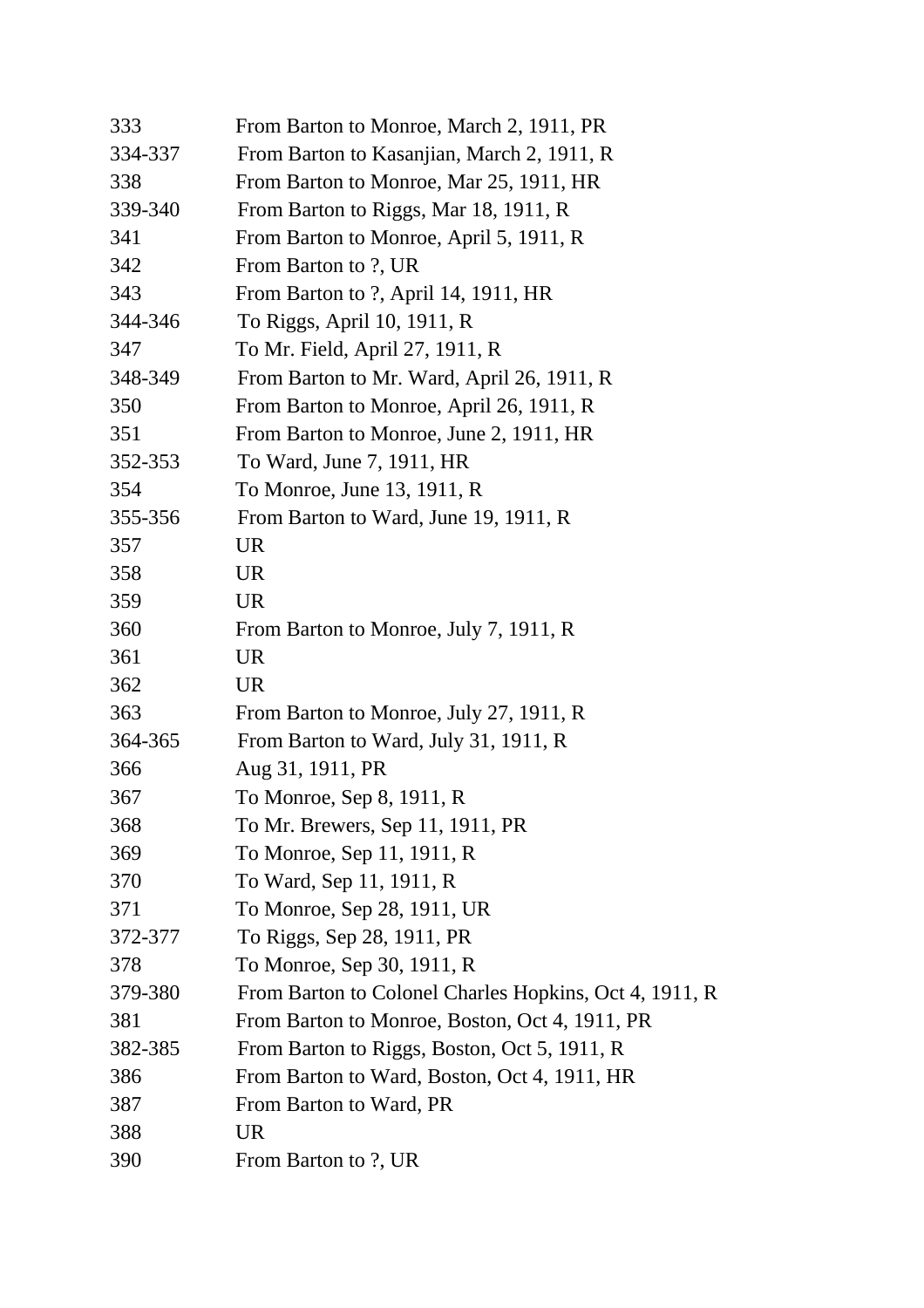| 391     | From Barton to Ward, Dec 11, 1911, UR                         |
|---------|---------------------------------------------------------------|
| 392     | From Barton to Monroe, Dec 11, 1911, R                        |
| 393     | From Barton to Monroe, Dec 18, 1911, HR                       |
| 394-396 | To Kazanjian, Dec 20, 1911, HR                                |
| 397-398 | From Barton to Nahigian, Dec 20, 1911, R                      |
| 399-400 | From Barton to Pushman, Dec 20, 1911, HR                      |
| 401-405 | From Barton to Riggs, Dec 20, 1911, R                         |
| 406-407 | From Barton to Begigian, Jan 12, 1912, HR                     |
| 408     | From Barton to Monroe, Jan 20, 1912, R                        |
| 409     | From Barton to Mrs. Johnson, Jan 9, 1912, R                   |
| 410     | From Barton to Monroe, Jan 26, 1912, R                        |
| 411-412 | From Barton to Mr. Ward, Jan 26, 1912, HR                     |
| 413-414 | From Barton to "The Trustees of the Euphrates Funds", Jan 26, |
|         | 1912, HR                                                      |
| 415     | From Barton to Monroe, Feb 14, 1912, R                        |
| 416     | From Barton to Mr. Ward, Feb 16, 1912, R                      |
| 417     | From Barton to Monroe, Mar 2, 1912, HR                        |
| 418     | From Barton to Mr. Kelsey, Mar 21, 1912, R                    |
| 419     | From Barton to Monroe, April 4, 1912, UR                      |
| 420     | From Barton to Monroe, April 5, 1912, Boston, HR              |
| 421     | From Barton to Ward, Apr 8, 1912, HR                          |
| 422     | From Barton to Monroe, Apr 23, 1912, R                        |
| 423     | From Barton to Mr. Monroe, Boston, Apr 24, 1912, R            |
| 424     | From Barton to S.E. Crosby, Boston, Apr 24, 1912, R           |
| 425     | From Barton to Mrs. Leete, Boston, Apr 24, 1912, HR           |
| 426     | From Barton to Mrs. Borrows, Boston, Apr 24, 1912, R          |
| 427     | From Barton to Mr. Zimmerman, Boston, Apr 24, 1912, HR        |
| 428     | From Barton to Mrs. Adams, Boston, Apr 24, 1912, R            |
| 429     | From Barton to Miss. Mather, Boston, Apr 24, 1912, R          |
| 430     | From Barton to Mrs. Freeman, Boston, Apr 24, 1912, R          |
| 431     | From Barton to Mrs. Woodward, Boston, Apr 24, 1912, R         |
| 432     | From Barton to Mr. Darrett, Boston, Apr 24, 1912, HR          |
| 433     | From Barton to Mr. Calesian, Boston, Apr 24, 1912, HR         |
| 434     | From Barton to Mr. Bentley, Boston, Apr 24, 1912, HR          |
| 435     | From Barton to Mrs. Farwell, Boston, Apr 24, 1912, R          |
| 436     | From Barton to Mr. Walker, Boston, Apr 24, 1912, R            |
| 437     | From Barton to Mrs. Wood, Boston, Apr 24, 1912, R             |
| 438     | From Barton to Mr. Brown, Boston, Apr 24, 1912, R             |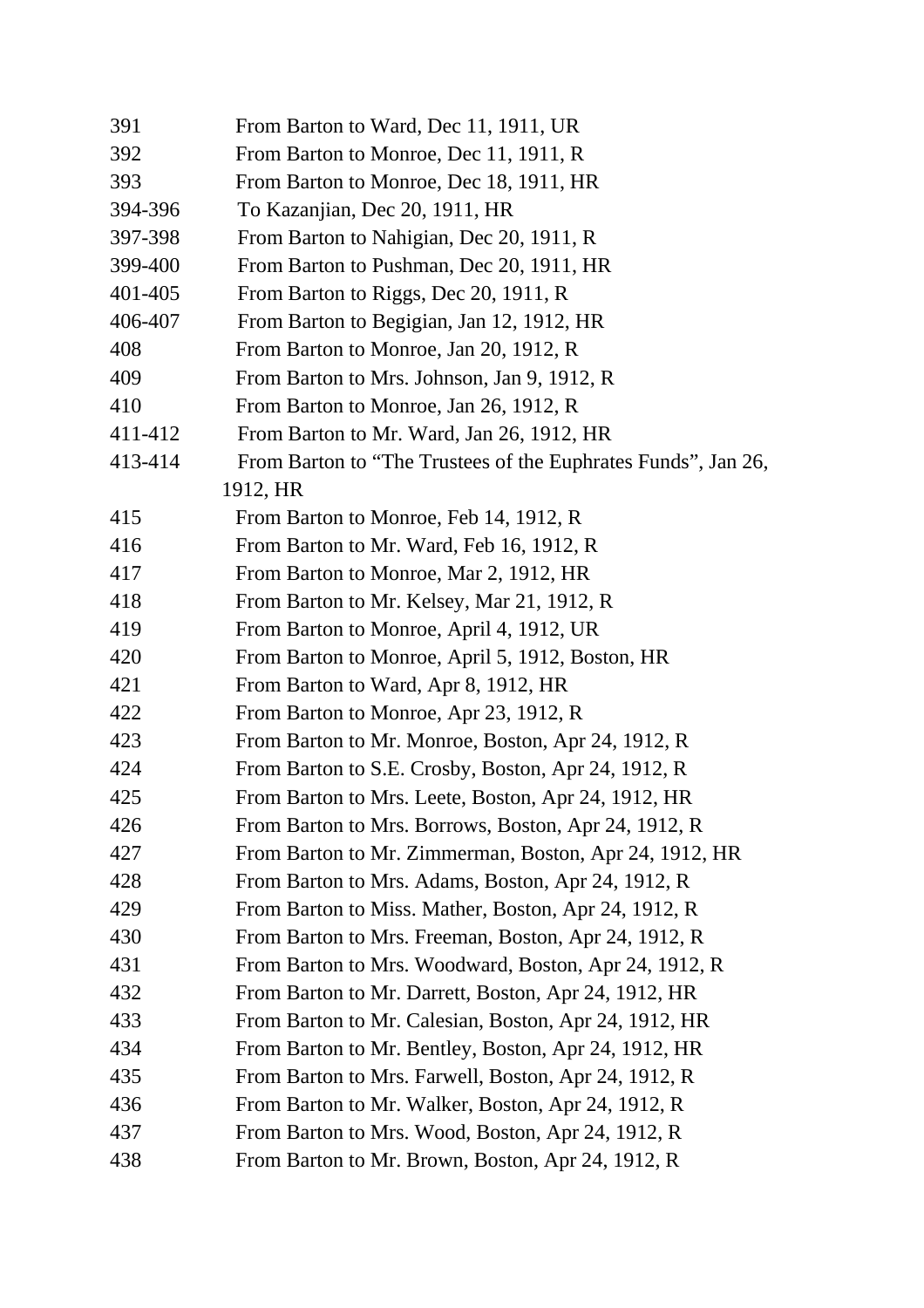| 439     | From Barton to Mr. Monroe, Apr 26, 1912, HR         |
|---------|-----------------------------------------------------|
| 440     | From Barton to Mr. Monroe, Boston, Apr 29, 1912, HR |
| 441-442 | From Barton to Mr. Monroe, May 2, 1912, HR          |
| 443     | From Barton to Ward, May 2, 1912, HR                |
| 444-446 | From Barton to Riggs, Boston, May 2, 1912, UR       |
| 447     | From Barton to Hopkins, Boston, May 2, 1912, HR     |
| 448     | From Barton to Mrs. Cutter, Boston, May 2, 1912, HR |
| 449     | From Barton to Beshgaturian, May 2, 1912, PR        |
| 450     | From Barton to Mr. Gruhnert, May 2, 1912, PR        |
| 451     | From Barton to Mr. Aharenian, May 2, 1912, PR       |
| 452     | From Barton to Mrs. Beyntons, May 2, 1912, HR       |
| 453     | From Barton to Mrs. Parsons, May 2, 1912, HR        |
| 454     | From Barton to Mr. Snow, May 2, 1912, HR            |
| 455     | From Barton to Mr. Russell, May 2, 1912, R          |
| 456     | From Barton to Mrs. Atwood, May 2, 1912, HR         |
| 457     | From Barton to Mr. Stewart, May 2, 1912, R          |
| 458     | From Barton to Mr. Polhemis, May 2, 1912, HR        |
| 459     | From Barton to Mr. Kelsey, May 4, 1912, HR          |
| 460     | From Barton to Mr. Monroe, May 7, 1912, HR          |
| 461     | From Barton to Mr. Wheeler, May 6, 1912, R          |
| 462     | From Barton to Mr. Carry, May 6, 1912, R            |
| 463     | From Barton to Mr. Monroe, May 9, 1912, R           |
| 464     | From Barton to Mr. Beebe, May 9, 1912, HR           |
| 465     | From Barton to Mr. Reichen, May 8, 1912, HR         |
| 466     | From Barton to Mrs. Sariver, May 8, 1912, HR        |
| 467     | From Barton to Mr. Monroe, May 17, 1912, HR         |
| 468     | From Barton to Mr. Monroe, May 24, 1912, HR         |
| 469     | From Barton to Miss. McNatta, May 25, 1912, PR      |
| 470     | ?, May 25, 1912, UR                                 |
| 471     | From Barton to Mr. Monroe, June 5, 1912, HR         |
| 472     | From Barton to ?, Boston, June 12, 1912, UR         |
| 473     | From Barton to Mr. Monroe, June 12, 1912, R         |
| 474     | From Barton to Mr. Ward, June 12, 1912, R           |
| 475     | From Barton to Mr. Monroe, July 13, 1912, R         |
| 476     | From Barton to Mr. Ward, July 16, 1912, PR          |
| 477     | From Barton to Mr. Monroe, Boston, Aug 15, 1912, HR |
| 478     | From Barton to Mr. Ward, Boston, Aug 20, 1912, R    |
| 479     | From Barton to Mr. Monroe, Boston, Sep 7, 1912, HR  |
|         |                                                     |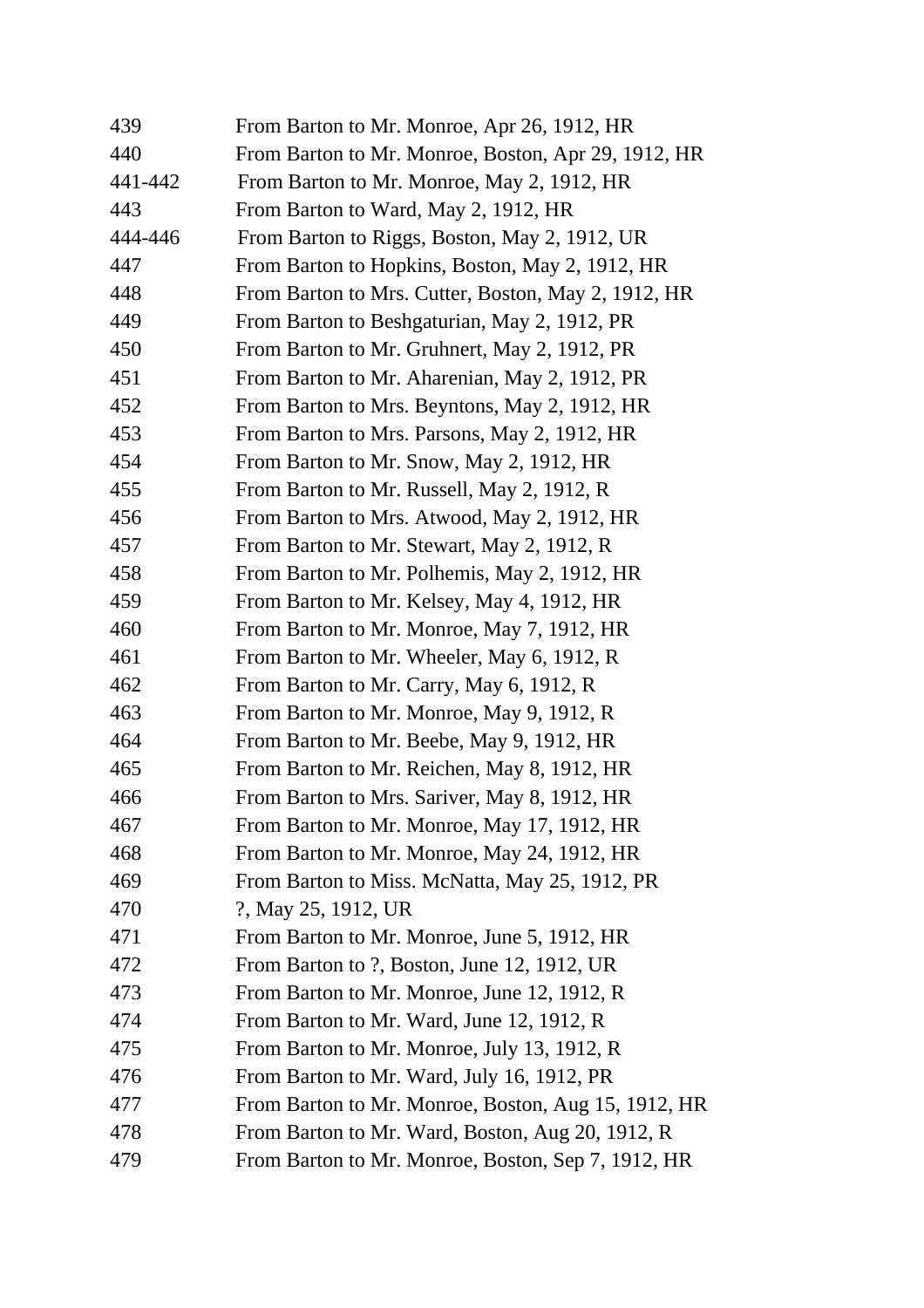| 480     | From Barton to Mrs. Duncan, Boston, Sep 9, 1912, PR   |
|---------|-------------------------------------------------------|
| 481     | From Barton to Mr. Monroe, Boston, Sep 10, 1912, PR   |
| 482     | ?, Sep 12, 1912, PR                                   |
| 483     | From Barton to?                                       |
| 484     | Boston, Sep 2, 1912, UR                               |
| 486     | <b>UR</b>                                             |
| 487-489 | From Barton to Mr. Ward, Boston, Sep 19, 1912, HR     |
| 490     | From Barton to Mr. Ward, Boston, Sep 20, 1912, PR     |
| 491     | <b>UR</b>                                             |
| 492     | To Mr. Kelsey, Boston, Sep 20, 1912, PR               |
| 493-494 | To Colonel Charles Hopkins, Sep 21, 1912, R           |
| 495     | From Barton to Mr. Ward, Oct 3, 1912, HR              |
| 496     | From Barton to Miss. Frye, Boston, Oct 3, 1912, R     |
| 497     | From Barton to Miss Partigian, Boston, Oct 3, 1912, R |
| 498-502 | From Jacob K. Tertzag to Mr. Riggs, Sep 19, 1912, R   |
| 503-504 | From James L. Barton to Mr. Monroe, Oct 4, 1912, R    |
| 505     | From Barton to Mr. Crane, Boston, Oct 16, 1912, HR    |
| 506     | From Barton to Mr. Winslow, Boston, Oct 16, 1912, PR  |
| 507     | From Barton to Mr. Monroe, UR                         |
| 508-509 | To Mr. Ward, Nov 3, 1912, UR                          |
| 510-511 | From Barton to Mr. Ward, Boston, Dec 13, 1912, R      |
| 512-513 | From Barton to Mr. Monroe, Boston, Dec 13, 1912, R    |
| 514     | From Barton to Mr. Monroe, Boston, Dec 19, 1912, HR   |
| 515     | From Barton to Mr. Ward, Boston, Dec 19, 1912, HR     |
| 516     | From Barton to Mr. Monroe, Boston, Jan 2, 1913, PR    |
| 517     | From Barton to ?, UR                                  |
| 518     | From Barton to Mr. Monroe, Boston, Feb 16, 1913, PR   |
| 519     | From Barton to Mr. Monroe, Boston, Feb 16, 1913, PR   |
| 520     | From Barton to Mr. Monroe, Feb 1913, UR               |
| 521-522 | To Mr. Riggs, Boston, Feb 28, 1913, R                 |
| 523     | From Barton to Mr. Monroe, Boston, Mar 20, 1913, HR   |
| 524     | To Mr. Ward, Boston, Mar 24, 1913, R                  |
| 525-526 | To Mr. Riggs, April 29, 1913, R                       |
| 527     | From Barton to Mr. Monroe, April 23, 1913, HR         |
| 528     | From Barton to Mr. Monroe, Boston, May 6, 1913, R     |
| 529-531 | To Mr. Riggs, May 12, 1913, R                         |
| 532     | From Barton to Mr. Riggs, June 10, 1913, PR           |
| 533     | From Barton to Mr. Monroe, Boston, June 12, 1913, HR  |